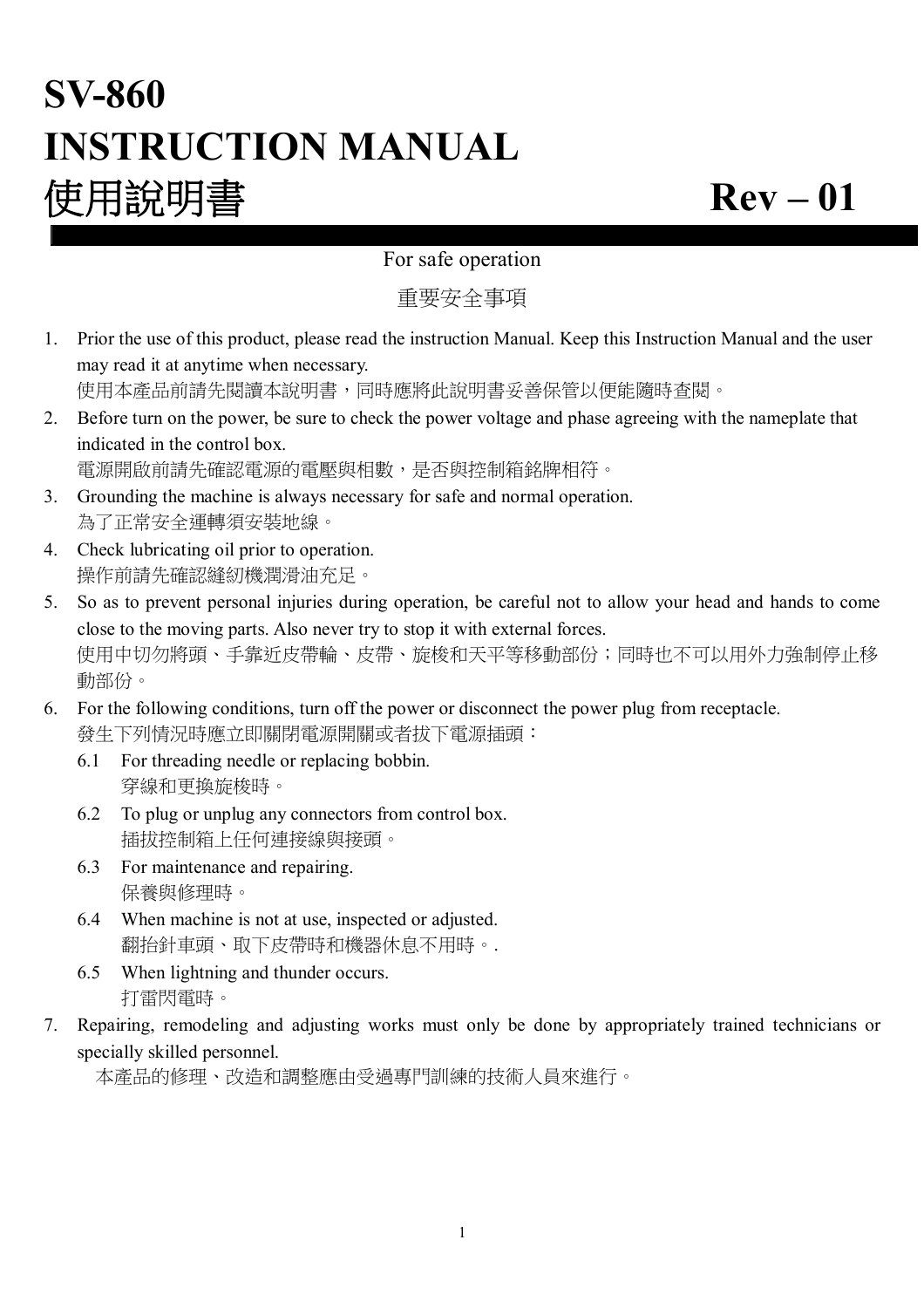# **I. Connector Diagram 接頭定義圖**

| $\frac{L2}{\circ}$<br>$\circ$ | $\mathsf{L}1$<br>$\overline{\circ}$ |                                            |                                                                                                                                                                                                                                                                                                                                                                                                                                                                                                                              | CN4<br>$\bigcirc \circ \bigcirc \circ \bigcirc$ |                    |
|-------------------------------|-------------------------------------|--------------------------------------------|------------------------------------------------------------------------------------------------------------------------------------------------------------------------------------------------------------------------------------------------------------------------------------------------------------------------------------------------------------------------------------------------------------------------------------------------------------------------------------------------------------------------------|-------------------------------------------------|--------------------|
|                               |                                     |                                            |                                                                                                                                                                                                                                                                                                                                                                                                                                                                                                                              |                                                 | CN <sub>5</sub>    |
|                               |                                     | $\frac{1}{2}$<br>CN9<br>0000<br>CN7        | CN17<br>$\begin{bmatrix} 0 & 0 & 0 & 0 & 0 \\ 0 & 0 & 0 & 0 & 0 \\ 0 & 0 & 0 & 0 & 0 \\ 0 & 0 & 0 & 0 & 0 \\ 0 & 0 & 0 & 0 & 0 \\ 0 & 0 & 0 & 0 & 0 \\ 0 & 0 & 0 & 0 & 0 \\ 0 & 0 & 0 & 0 & 0 \\ 0 & 0 & 0 & 0 & 0 \\ 0 & 0 & 0 & 0 & 0 \\ 0 & 0 & 0 & 0 & 0 \\ 0 & 0 & 0 & 0 & 0 & 0 \\ 0 & 0 & 0 & 0 & 0 & 0 \\ 0 & 0 & 0 & 0 & $<br>CN12 CN14<br>$\begin{array}{c}\n\hline\n\hline\n\text{1} & \text{1} \\ \hline\n\text{2} & \text{2} \\ \text{1} & \text{2} \\ \text{2} & \text{3} \\ \text{3} & \text{4}\n\end{array}$ | CN2                                             | $\sqrt{100000000}$ |
|                               |                                     | $\mathsf{CN}6$<br>$\overline{\phantom{a}}$ | $\begin{array}{c} \n\overline{0} \\ \overline{0} \\ \overline{0}\n\end{array}$                                                                                                                                                                                                                                                                                                                                                                                                                                               |                                                 |                    |

## Fig.1A(圖一 A) SV-860A,M CTL BOARD Connector

| Connector       | Connectors' description       | Connector   | Connectors' description             |
|-----------------|-------------------------------|-------------|-------------------------------------|
| 接頭              | 接頭說明                          | 接頭          | 接頭說明                                |
| CN2             | Motor encoder connector       | <b>CN12</b> | Option IN D <sub>,E</sub> connector |
|                 | 馬達編碼器接頭                       |             | Option IN_D,E 接頭                    |
| CN3             | Speed unit connector          | CN13        | Electronic handwheel connector      |
|                 | 速度基座接頭                        |             | 電子手輪接頭                              |
| CN <sub>4</sub> | Motor power line connector    | CN14        | Standing operation pedal            |
|                 | 馬達動力線接頭                       |             | connector                           |
|                 |                               |             | 立式踏板接頭                              |
| CN <sub>5</sub> | Machine functions' connector  | CN17        | Option IN_A,B,C connector           |
|                 | 車頭功能線圈接頭                      |             | Option IN A,B,C 接頭                  |
| CN6             | $+12V$ Power output connector | L1,L2       | AC power input connector            |
|                 | +12V 電源輸出接頭                   |             | 外部電源輸入端子                            |
| CN7             | Operation panel connector     |             |                                     |
|                 | 選針盒接頭                         |             |                                     |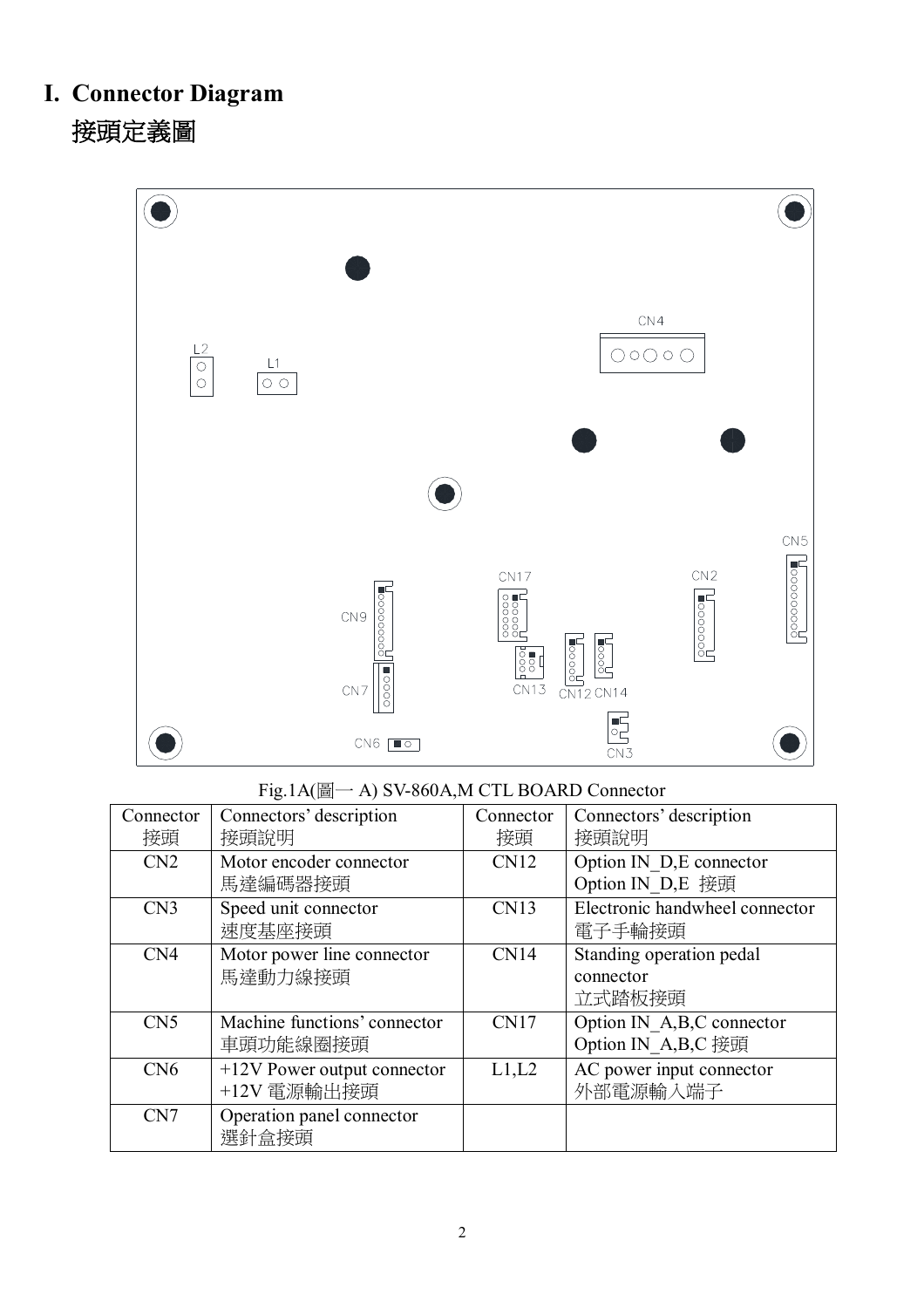

Fig.1B (圖一 B) SV-860E CTL BOARD Connector

| Connector       | Connectors' description                           | Connector | Connectors' description                         |
|-----------------|---------------------------------------------------|-----------|-------------------------------------------------|
| 接頭              | 接頭說明                                              | 接頭        | 接頭說明                                            |
| CN2             | Motor encoder connector<br>馬達編碼器接頭                | CN12      | Option IN D,E connector<br>Option IN D,E 接頭     |
| CN3             | Speed unit connector<br>速度基座接頭                    | CN13      | Electronic handwheel connector<br>電子手輪接頭        |
| CN <sub>4</sub> | Motor power line connector<br>馬達動力線接頭             | CN14      | Standing operation pedal<br>connector<br>立式踏板接頭 |
| CN6             | $+12V$ Power output connector<br>+12V 電源輸出接頭      | CN16      | Machine functions' connector<br>車頭功能線圈接頭        |
| CN7             | Operation panel connector<br>選針盒接頭                | L1,L2     | AC power input connector<br>外部電源輸入端子            |
| CN <sub>8</sub> | Option IN A, B, C connector<br>Option IN A,B,C 接頭 |           |                                                 |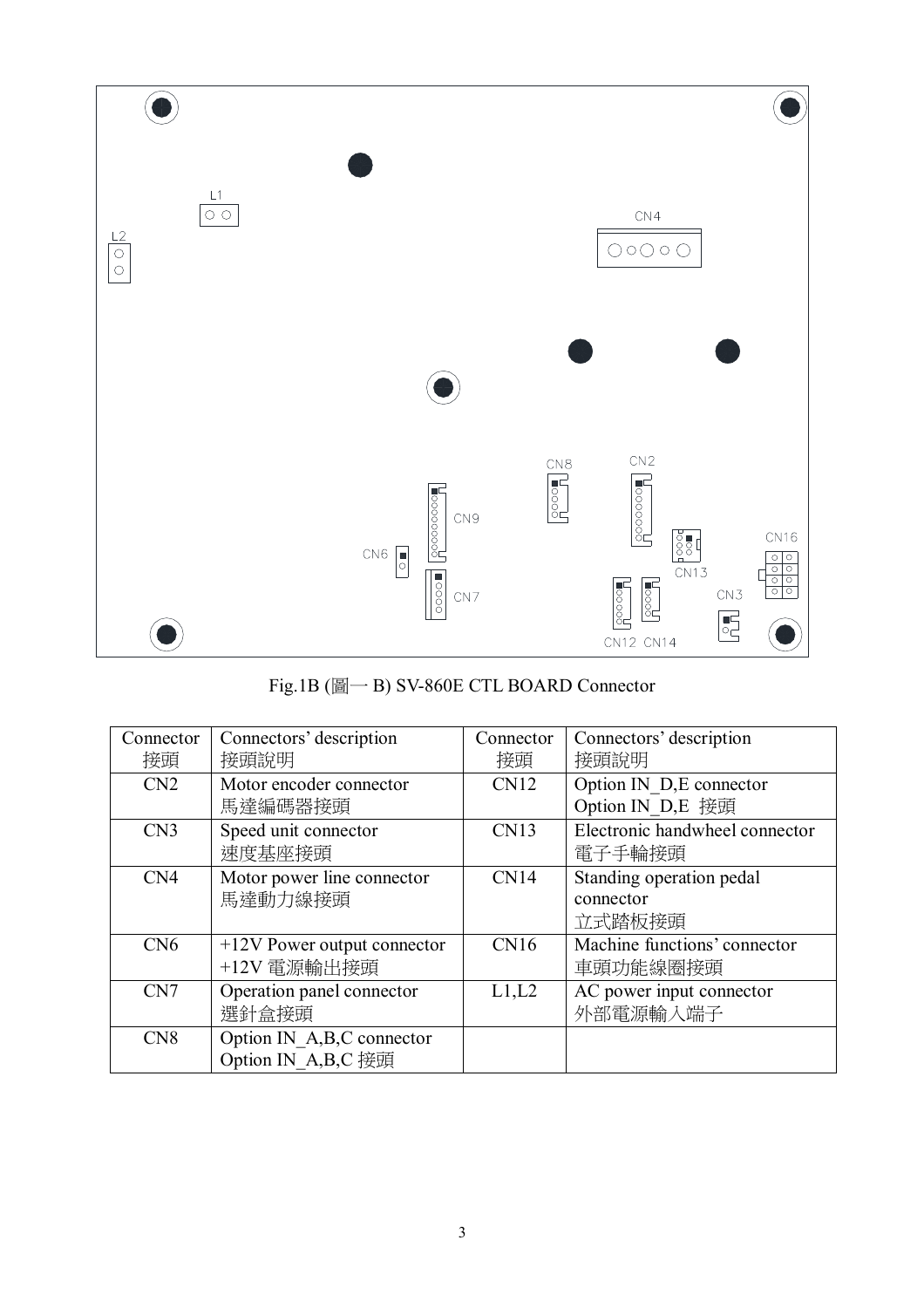# **II.Product specification 產品規格**

| SPECIFICATION 規格                                     | <b>SV-860A</b><br><b>SV-860E</b><br><b>SV-860M</b> |                  |   |  |  |
|------------------------------------------------------|----------------------------------------------------|------------------|---|--|--|
| 1. Input Power Voltage                               |                                                    |                  |   |  |  |
| 1.輸入電壓                                               | $1\phi$ , AC 200~240V                              |                  |   |  |  |
| 2. Motor Rated Output Power                          |                                                    |                  |   |  |  |
| 2.馬達額定出力                                             |                                                    | $350W \sim 650W$ |   |  |  |
| 3. Motor Rated Speed                                 |                                                    |                  |   |  |  |
| 3.馬達額定轉速                                             |                                                    | 3500~8500 rpm    |   |  |  |
| 4. External LED Output(DC12V)                        |                                                    | V                |   |  |  |
| 5. Needle Up/Down                                    |                                                    |                  |   |  |  |
| 5.上/下停針控制                                            |                                                    | V                |   |  |  |
| 6. Max. Speed Setting                                |                                                    |                  |   |  |  |
| 6.最高速設定                                              |                                                    | $\mathbf V$      |   |  |  |
| 7.Soft Start                                         |                                                    |                  |   |  |  |
| 7.慢速啟動                                               |                                                    | V                |   |  |  |
| 8. Reverse After Thread Trimming                     |                                                    |                  |   |  |  |
| 8.切線後反轉                                              |                                                    | V                |   |  |  |
| 9. One Shot Positioning (Fast Positioning)           |                                                    |                  |   |  |  |
| 9.一發著針功能(快速定位停)                                      |                                                    | $\mathbf V$      |   |  |  |
| 10. Diagnostic Mode (Inspect I/O Condition)          |                                                    |                  |   |  |  |
| 10.診斷模式(檢查輸出/輸入狀態)                                   |                                                    | V                |   |  |  |
| 11. ERROR History Mode(Record Previous 6 Times)      |                                                    |                  |   |  |  |
| 11.故障錯誤記錄(前6次)                                       |                                                    | V                |   |  |  |
| 12. Connect Standing Operation Pedals (PK-71, PK-81) |                                                    |                  |   |  |  |
| 12.連結立式踏板(PK-71, PK-81)                              |                                                    | $\mathbf V$      |   |  |  |
| 13. Connect External Operation Panel(C18)            |                                                    |                  |   |  |  |
| 13.連結選針盒(C18)                                        |                                                    | V                |   |  |  |
| 14. Connect Manual Pulse Generator                   |                                                    |                  |   |  |  |
| 14.連結電子手輪                                            |                                                    | V                |   |  |  |
| 15. Built-in transmissive sensor circuit             |                                                    |                  | V |  |  |
| 15.内建穿透式感應器電路                                        |                                                    |                  |   |  |  |
| 16. Input Ports No. (Accroding to requirements)      | 5                                                  | 5                | 5 |  |  |
| 16.輸入接點數 (可依需求設定)                                    |                                                    |                  |   |  |  |
| 17. Output Ports No. (Accroding to requirements)     |                                                    |                  |   |  |  |
| 17.輸出接點數(可依需求設定)                                     | 5<br>$\overline{4}$<br>$\overline{4}$              |                  |   |  |  |
| 1) For Cylinder, DC24V / 100mA                       |                                                    |                  |   |  |  |
| 1)氣動用,DC24V/ 100mA                                   | 3<br>5<br>$\overline{4}$                           |                  |   |  |  |
| 2) For Solenoid, DC24V / 9A / 100ms                  |                                                    |                  |   |  |  |
| 2) 電磁用, DC24V/9A/100ms                               | $\overline{0}$<br>$\overline{0}$<br>1              |                  |   |  |  |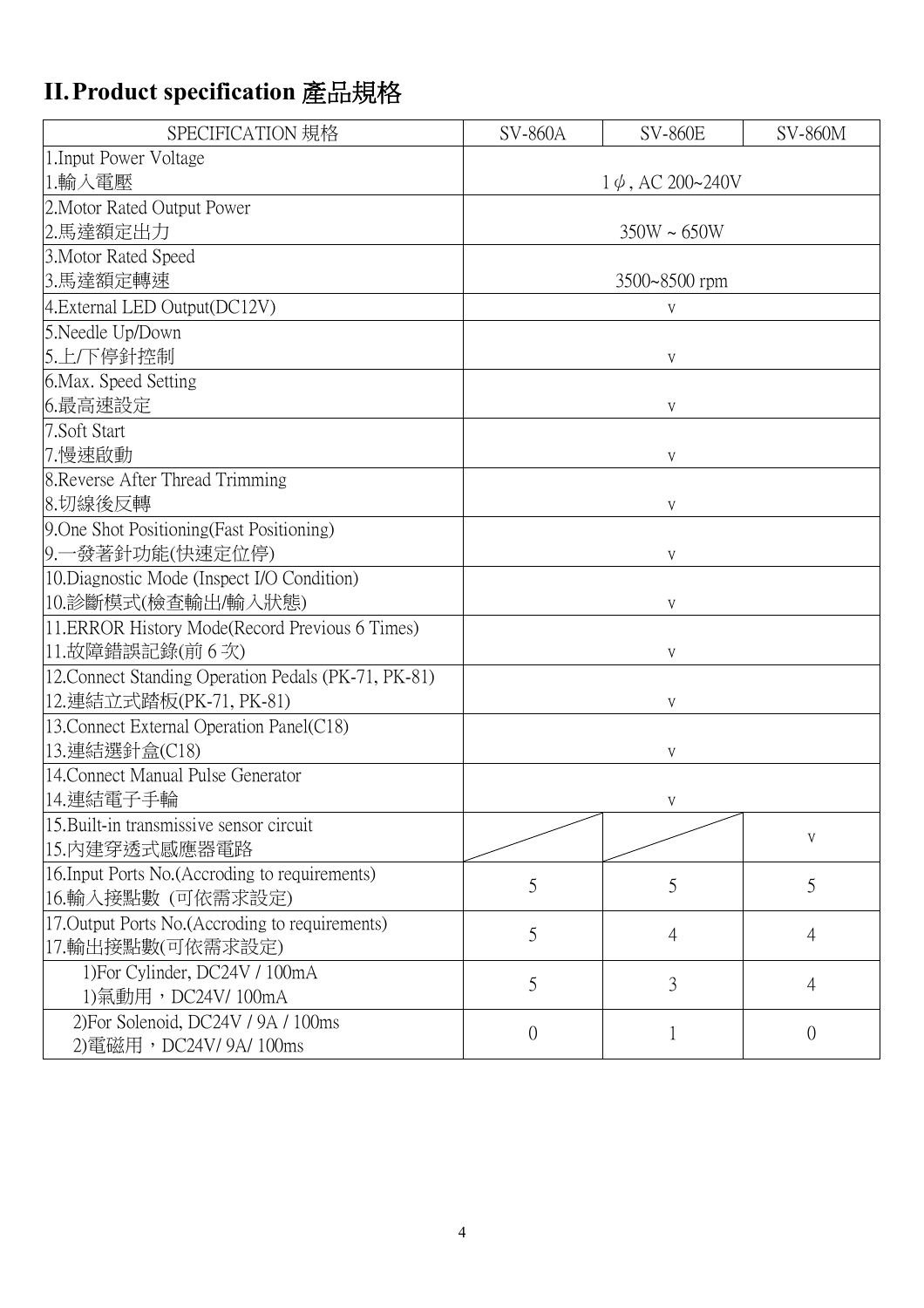# **III.Operating way 操作方法**

**For regular operations (Turning the power switch on without pressing any button)**



#### **一般操作(不按任何鍵下開機)**

### **IV. Setting way**

## **設定方式**

**1. Select the machine type and motor specification 選擇針車頭類型和馬達規格**

#### **STEPS**

- 1. Press  $\boxed{M}$  and  $\boxed{\leftarrow}$  simultaneously, and turn ON the power until panel display "rS" then release the key.
- 2. Press  $\boxed{\text{M}}$  key, thus machine type will be cycled increased.
- 3. Press  $\leftarrow$  key to save and enter motor specification selection.
- 4. Press  $\boxed{\text{M}}$  key, thus motor specification will be cycled increased.
- 5. Press  $\Box$  key to save.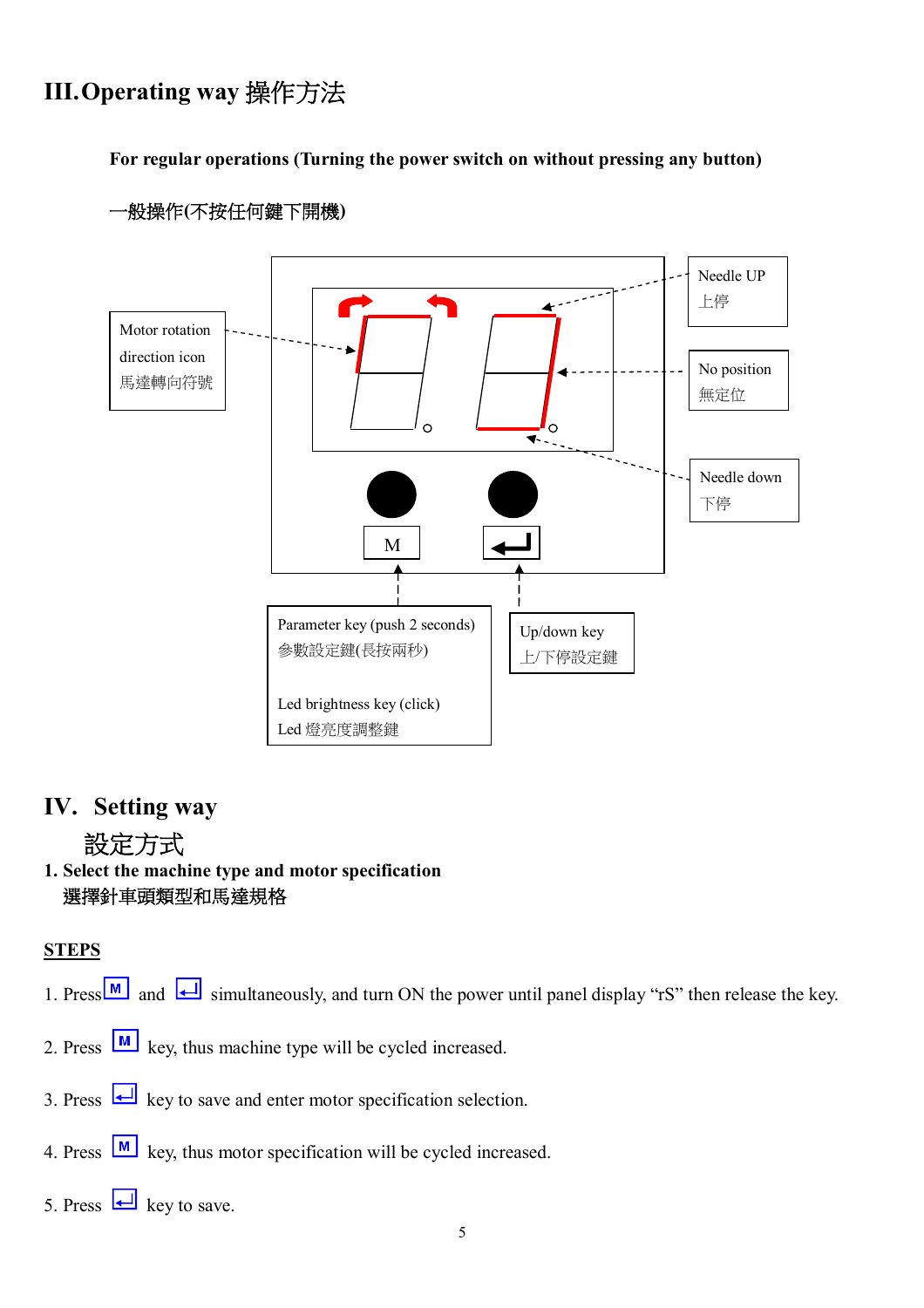#### 6. Please restart the machine.

#### **步驟**

- 1. 同時按住 和 → <sub>相</sub> → 同時打開電源,直到書面出現"rS"才將按鍵放開。
- 2. 按B 鍵則針車模式循環遞增。
- 3. 選擇要設定的針車模式後,按下 2 鍵進行儲存後則進入馬達規格選擇。
- 4. 按■ 鍵則馬達規格循環遞增。
- 5. 選擇要設定的馬達規格後,按下<mark>41</mark>鍵進行儲存
- 6. 請重新開機

|                | Machine Type                | 針車型式           |     | Motor Type       | 馬達型式        |
|----------------|-----------------------------|----------------|-----|------------------|-------------|
| OL             | Overlock.                   | 拷克車            | d8  | SM7-3570 motor   | SM7-3570 馬達 |
| MO             | MO                          | МO             | db  | $SM7-5070$ motor | SM7-5070 馬達 |
| Y1             | Y1                          | Y1             | dА  | $SM7-6560$ motor | SM7-6560 馬達 |
| P <sub>1</sub> | P <sub>1</sub>              | P <sub>1</sub> | U4  | SM -4550 motor   | SM-4550 馬達  |
| <b>CS</b>      | Chainstitch                 | 山本車            | d3  | $SM6-5550$ motor | SM6-5550 馬達 |
|                | YU2 YU2                     | YU2            | d2  | $SM6-5535$ motor | SM6-5535 馬達 |
| YU3            | YU3                         | YU3            | U6. | SM -6535 motor   | SM-6535 馬達  |
| 46             | 4 needle flatseamer 4針6線併縫機 |                |     |                  |             |
| Y3             | Y3                          | Y3             |     |                  |             |

#### **2.Parameter setting(There are two ways can enter parameter setting.) 參數設定方式(有兩種方式可以進入參數設定)**

- 2-1. Press  $\boxed{\text{M}}$  key and turn on the power until the panel display "PA. Release  $\boxed{\text{M}}$  key, the panel display parameters number. (or)
- 2-2. In normal mode then press  $\boxed{M}$  key until the panel display "PA". Release  $\boxed{M}$  key, the panel display parameters number.
- 2-1. 按住<u>M </mark>鍵,同時打開電源,直到面板顯示 PA,放開 M 鍵後面板會顯示參數號碼。(或)</u>
- 2-2. 在正常操作模式,按住M 鍵,直到面板顯示 PA,放開 M 鍵後面板會顯示參數號碼。

#### **3. Parameter Setting Key Description 參數按鍵定義**

| M                                     |                                                          |
|---------------------------------------|----------------------------------------------------------|
| 1. Press one time to increase Number. | 1. Press one time to enter Parameter or parameter value. |
| 2. Hold Press to decrease number      | 2. Press 2 Seconds to Save Parameter value               |
| 1. 按下一次後號碼循環遞增.                       | 1. 按一次進入參數或參數值                                           |
| 2. 長按後號碼循環遞減.                         | 2. 長按兩秒後將儲存參數資料.                                         |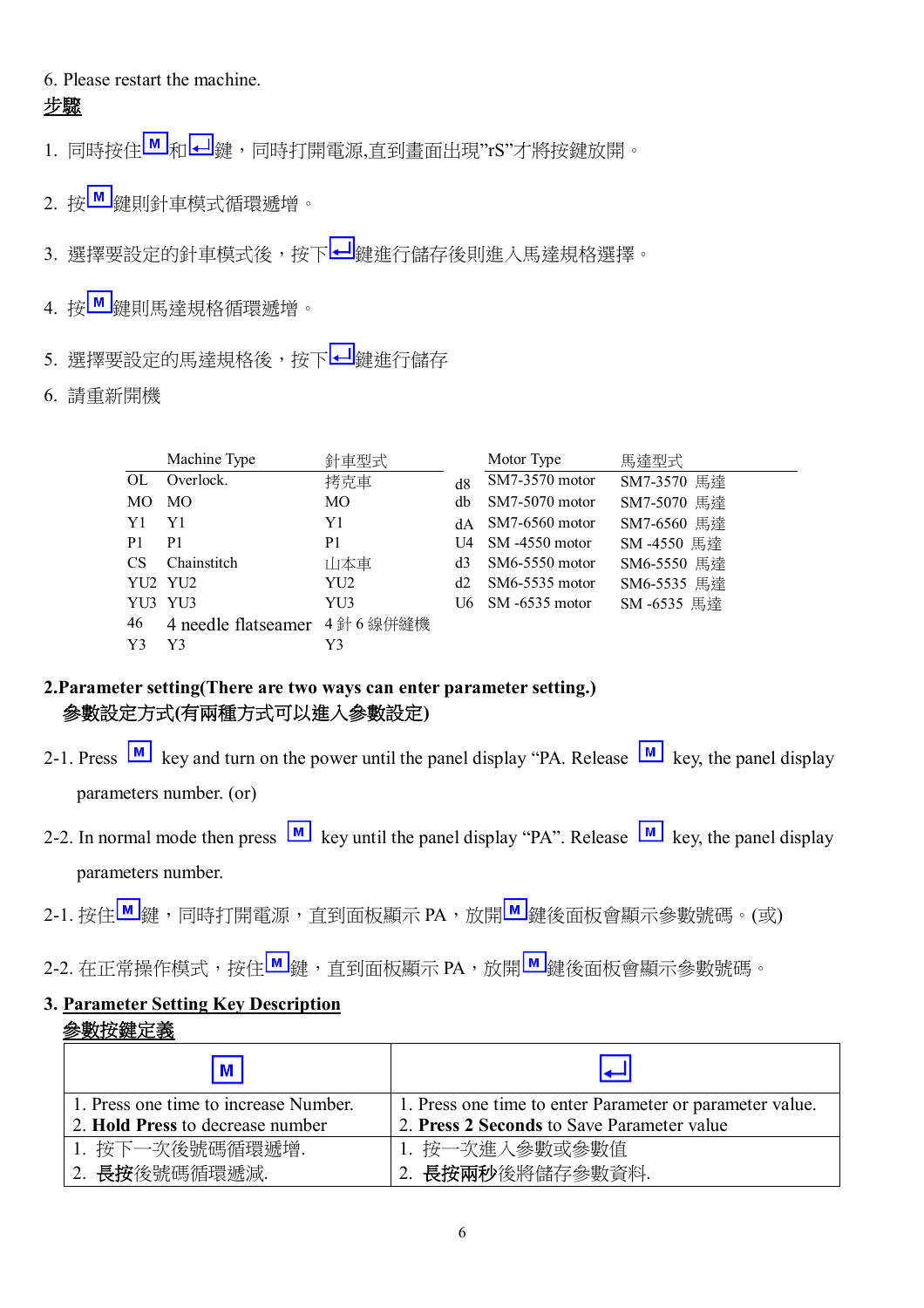## 4**. Parameter List**

# **參數一覽表**

| No           | Item<br>内容                                            | Range                        | Unit<br>單位        | Over<br>-lock    | MO<br>拷克車        | Chain<br>-stitch |
|--------------|-------------------------------------------------------|------------------------------|-------------------|------------------|------------------|------------------|
| 項目           |                                                       | 範圍                           |                   | 拷克車              |                  | 山本車              |
| $P_{0}$      | Sewing machine maximum $200 \sim 8000$                |                              | $*100$ spm        | 60               | 60               | 60               |
|              | speed                                                 |                              |                   |                  |                  |                  |
|              | 針車最高速度                                                |                              |                   |                  |                  |                  |
| <b>P.1</b>   | Sewing machine positioning<br>speed                   | $50 \sim 250$                | $*10$ spm         | 20               | 20               | 20               |
|              | 針車定位速度                                                |                              |                   |                  |                  |                  |
| P.2          | Motor's pulley dimension                              | 50                           | $*1$ mm           | 50               | 50               | 50               |
|              | 馬達皮帶輪                                                 |                              |                   |                  |                  |                  |
| P.3          | Machine's pulley dimension                            | 50                           | $*1$ mm           | 50               | 50               | 50               |
|              | 針車皮帶輪                                                 |                              |                   |                  |                  |                  |
| P.4          | Pulley ratio setting mode                             | ON:From Meas: Refer motor    |                   | <b>ON</b>        | <b>ON</b>        | ON               |
|              | 皮帶輪比的設定                                               | pulley ratio measurement     |                   |                  |                  |                  |
|              |                                                       | 參考馬達皮帶比量測的值                  |                   |                  |                  |                  |
|              |                                                       | OFF:From Para:Refer          |                   |                  |                  |                  |
|              |                                                       | P2&P3<br>參考 P.2&P 3 的設定      |                   |                  |                  |                  |
| P.5          | Virtual needle down                                   | ON: With the function        |                   | <b>ON</b>        | ON               | <b>ON</b>        |
|              | positioning function                                  | 有此功能                         |                   |                  |                  |                  |
|              | 虛擬下停功能                                                | OFF: No such function.       |                   |                  |                  |                  |
|              |                                                       | 無功能                          |                   |                  |                  |                  |
| P.6          | The angles between virtual $70 \sim 250$ (notel)      |                              | $*1$ <sup>o</sup> | 180              | 180              | 180              |
|              | down<br>positioning<br>needle                         |                              |                   |                  |                  |                  |
|              | point and needle up signal                            |                              |                   |                  |                  |                  |
|              | 虛擬下停點,由上停信號開<br>始點起算                                  |                              |                   |                  |                  |                  |
| P.7          | Soft start stitches                                   | $0 \sim 19$                  | *1 stitch         | $\boldsymbol{0}$ | $\boldsymbol{0}$ | $\boldsymbol{0}$ |
|              | 慢速啟動針數                                                |                              |                   |                  |                  |                  |
| P.8          | Soft start speed                                      | $25 \sim 200$ (notel)        | $*10$ spm         | 40               | 40               | 40               |
|              | 慢速啟動速度                                                |                              |                   |                  |                  |                  |
| P.9          | No synchronizer operation OFF. With Sync: ineffective |                              | --                | <b>OFF</b>       | <b>OFF</b>       | <b>OFF</b>       |
|              | mode                                                  | 無功能                          |                   |                  |                  |                  |
|              | 沒有同步器操作模式                                             | ON.W/O Sync: effective       |                   |                  |                  |                  |
|              |                                                       | 有此功能(不會顯示                    |                   |                  |                  |                  |
|              |                                                       | E1)                          |                   |                  |                  |                  |
| $F_{\cdot}0$ | Motor rotating direction                              | C: Clockwise                 |                   | CC               | CC               | CC               |
|              | 馬達轉向                                                  | 順時針<br>CC: Counter-Clockwise |                   |                  |                  |                  |
|              |                                                       | 逆時針                          |                   |                  |                  |                  |
|              |                                                       |                              |                   |                  |                  |                  |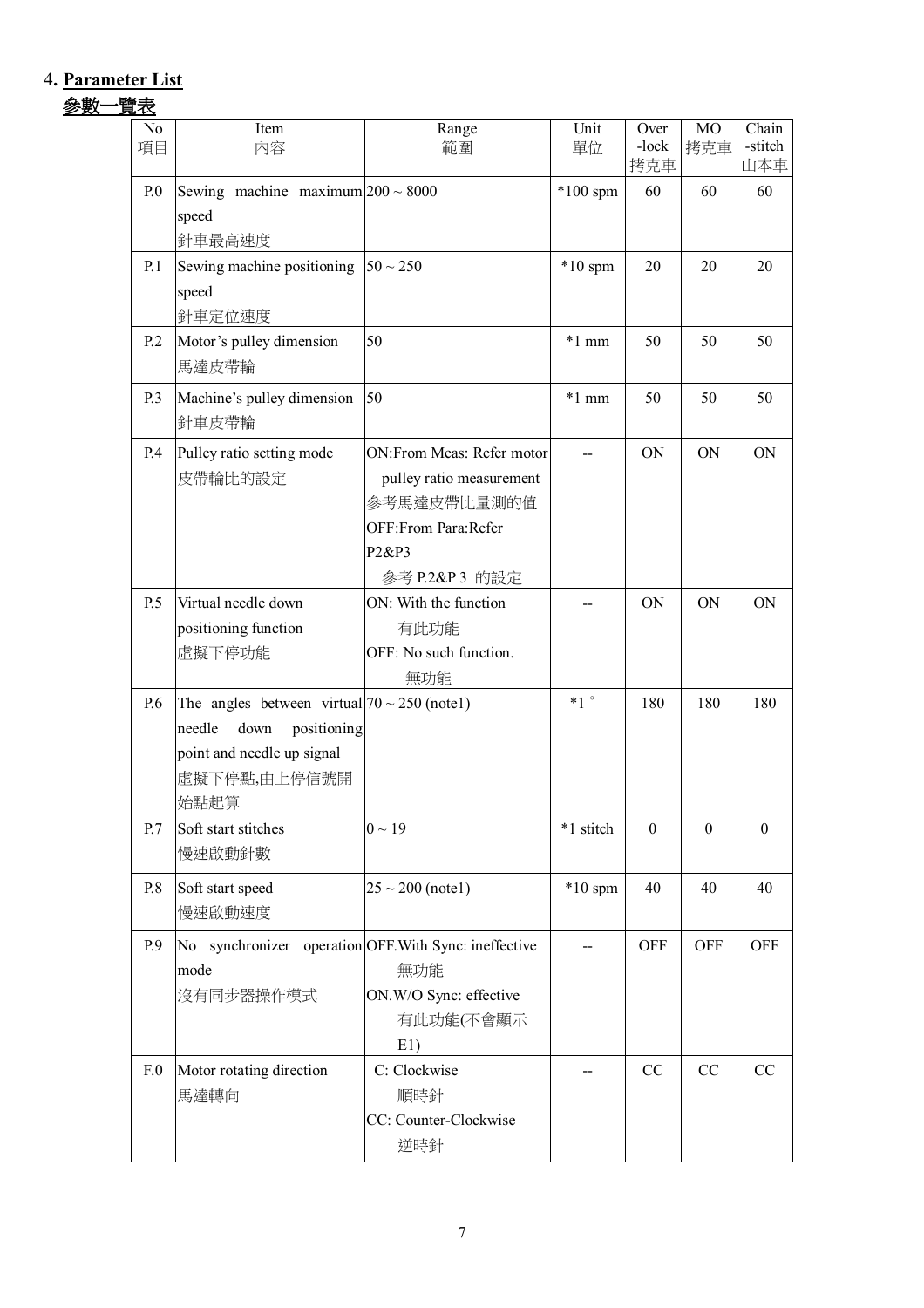| F.1 | Motor static brake function<br>馬達靜止煞車功能                 | 0: No such function<br>無功能<br>$1 \sim 20$ : The bigger value<br>means the more<br>powerful braking<br>force.<br>有此功能,<br>設定值<br>越大煞車力量越大 |     | $\boldsymbol{0}$ | $\overline{0}$ | $\mathbf{0}$   |
|-----|---------------------------------------------------------|------------------------------------------------------------------------------------------------------------------------------------------|-----|------------------|----------------|----------------|
| F.2 | Current limit curve when acc $ 1~-7$<br>加速限流曲線          |                                                                                                                                          |     | 1                | 1              | 3              |
| F.3 | Current limit curve when dec $ 1-8 $<br>減速限流曲線          |                                                                                                                                          |     | 4                | $\overline{4}$ | 7              |
| F.4 | Accelerating slope<br>加速曲線                              | $1\sim 8$<br>The bigger value means<br>slowly accelerating.<br>數值越大加速越慢                                                                  |     | $\overline{3}$   | $\overline{3}$ | 1              |
| F.5 | Decelerating speed slope<br>choice<br>減速曲線選擇            | $1 \sim 41$<br>The bigger value means the<br>longer time of decelerating.<br>設定值越大,減速時間越長                                                |     | 5                | 5              | 8              |
| F.6 | Motor's speed control force<br>when rotating<br>馬達轉速控制力 | $1\sim$ 7<br>The bigger value means the<br>bigger speed control error.<br>數值越大速度控制誤差越<br>大                                               |     | 5                | 5              | 3              |
| F.7 | Motor's braking force when<br>positioning<br>馬達定位時煞車力   | $1\sim6$<br>The bigger value means the<br>smaller positioning force.<br>數值越大定位時煞車力越<br>小                                                 |     | 2                | $\overline{2}$ | $\overline{2}$ |
| F.8 | Integral control function<br>積分控制功能                     | 1~5                                                                                                                                      | $-$ | Note1            | Note1          | Note1          |
| F.9 | Differential control function<br>微分控制功能                 | $1~-3$                                                                                                                                   | --  | Note1            | Note1          | Note1          |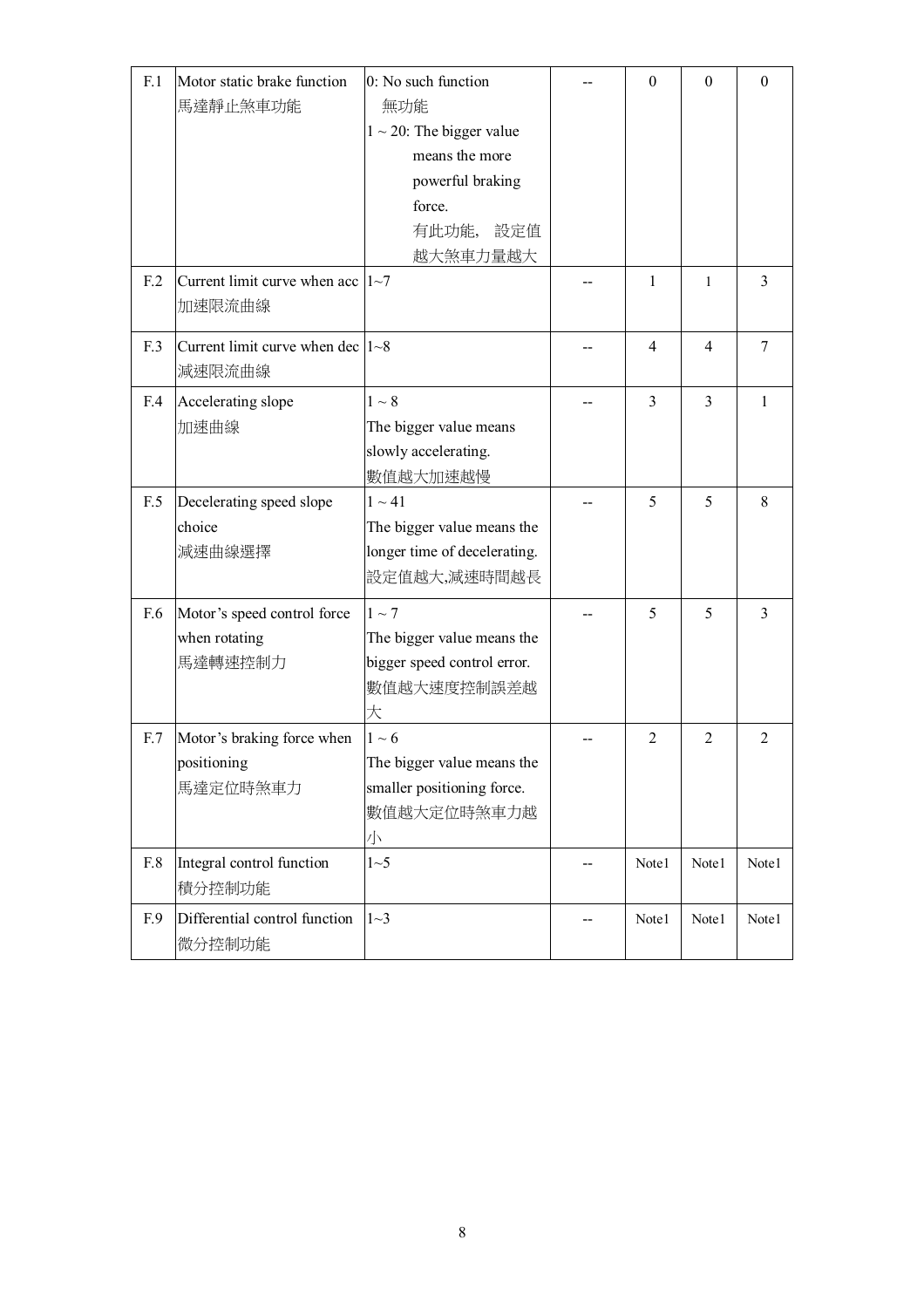| L.0 | The function selection for | $0.$ OFF : no such function | 1              | 1              | 1      |
|-----|----------------------------|-----------------------------|----------------|----------------|--------|
|     | Option IN_A                | 無功能                         |                |                |        |
|     | Option IN_A 功能選擇           | 1. Cutter SW:               |                |                |        |
|     |                            | Manual cutter input,        |                |                |        |
| L.1 | The function selection for | 手動斬刀開關輸入                    | $\overline{3}$ | 3              | 3      |
|     | Option IN_B                | 動作相關參數                      |                |                |        |
|     | Option IN B 功能選擇           | 2.SW2: Switch 2 input       |                |                |        |
|     |                            | SW2 開關輸入                    |                |                |        |
| L.2 | The function selection for | $3.ED1$ :                   | $\overline{4}$ | $\overline{4}$ | 4      |
|     | Option IN_C                | Material edge sensor1 input |                |                |        |
|     | Option IN_C 功能選擇           | 布端檢出器 1 輸入                  |                |                |        |
|     |                            | $4.ED2$ :                   |                |                |        |
| L.3 | The function selection for | material edge sensor2 input | $\tau$         | $\overline{7}$ | $\tau$ |
|     | Option IN_D                | 使用布端檢出器2作為                  |                |                |        |
|     | Option IN_D 功能選擇           | 吸線頭動作結束標準                   |                |                |        |
|     |                            | 5.Trim SW:                  |                |                |        |
|     |                            | Trimmer input of            |                |                |        |
|     |                            | <b>Standing Operation</b>   |                |                |        |
|     |                            | Pedal for needle up         |                |                |        |
|     |                            | control                     |                |                |        |
|     |                            | 立式踏板切線訊號輸入                  |                |                |        |
|     |                            | 作為提針訊號用                     |                |                |        |
|     |                            | 6.FL SW                     |                |                |        |
|     |                            | Foot lifter input of        |                |                |        |
|     |                            | <b>Standing Operation</b>   |                |                |        |
|     |                            | Pedal                       |                |                |        |
|     |                            | 立式踏板抬壓腳訊號輸                  |                |                |        |
|     |                            | 入                           |                |                |        |
|     |                            | 7. Safety SWA:              |                |                |        |
|     |                            | Safety switch A input       |                |                |        |
|     |                            | 安全開關 A 輸入                   |                |                |        |
|     |                            | 8.Half inch:                |                |                |        |
|     |                            | Half stitch inching         |                |                |        |
|     |                            | 半針補針                        |                |                |        |
|     |                            | 9. One inch:                |                |                |        |
|     |                            | One stitch inching          |                |                |        |
|     |                            | 一針補針                        |                |                |        |
|     |                            | 10.Knee SW:                 |                |                |        |
|     |                            | Knee switch input           |                |                |        |
|     |                            | 膝動開關輸入                      |                |                |        |
|     |                            | 11. Motor run input         |                |                |        |
|     |                            | 馬達開始運轉輸入訊號                  |                |                |        |
|     |                            | 12. Safety SWB:             |                |                |        |
|     |                            | Safety switch B input       |                |                |        |
|     |                            | 安全開關B輸入                     |                |                |        |
|     |                            |                             |                |                |        |
|     |                            | 9                           |                |                |        |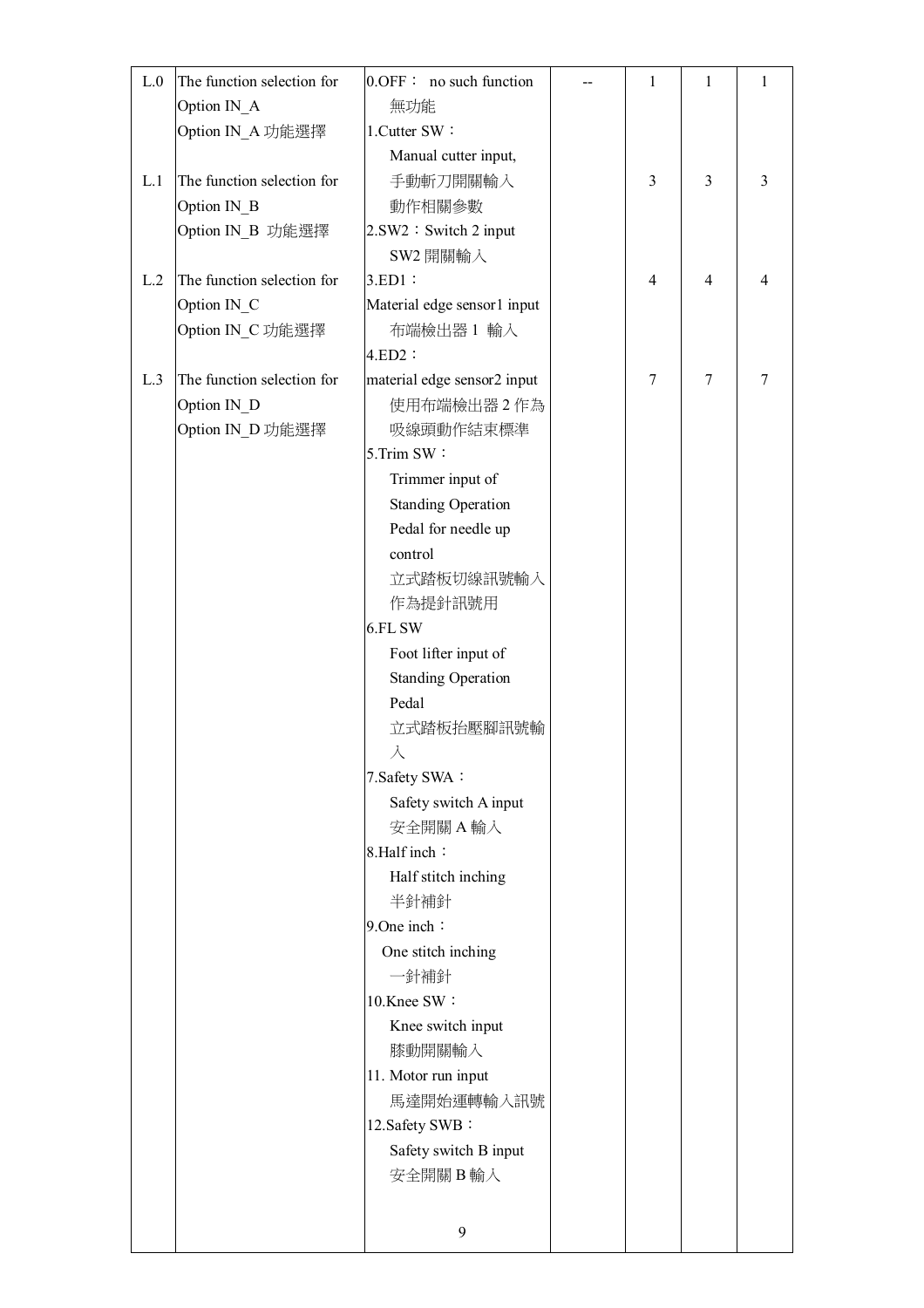| L.4 | The function selection for | $0.$ OFF : no such function |           | $\overline{4}$ | $\overline{4}$ | 4  |
|-----|----------------------------|-----------------------------|-----------|----------------|----------------|----|
|     | Option OUT_A               | 無功能                         |           |                |                |    |
|     | Option OUT_A 功能選擇          | 1.Cutter:                   |           |                |                |    |
|     |                            | Cutter Output can           |           |                |                |    |
| L.5 | The function selection for | work with material edge     |           | 3              | 3              | 3  |
|     | Option OUT B               | sensor.                     |           |                |                |    |
|     | Option OUT_B 功能選擇          | 斬刀動作輸出,可搭配                  |           |                |                |    |
|     |                            | 電眼。                         |           |                |                |    |
| L.6 | The function selection for | 2.SW2 OUT:                  |           | 5              | 5              | 5  |
|     | Option OUT_C               | Output turns on when        |           |                |                |    |
|     | Option OUT_C 功能選擇          | SW2 is on                   |           |                |                |    |
|     |                            | SW2 開關關閉時動作                 |           |                |                |    |
|     |                            | 3. Thread SD:               |           |                |                |    |
|     |                            | Thread suction output.      |           |                |                |    |
|     |                            | Can work with edge          |           |                |                |    |
|     |                            | sensor and Cutter SW.       |           |                |                |    |
|     |                            | 吸線頭輸出                       |           |                |                |    |
|     |                            | 4.FL OUT:                   |           |                |                |    |
|     |                            | Foot lifter output          |           |                |                |    |
|     |                            | 抬壓腳輸出                       |           |                |                |    |
|     |                            | 5. Waste SD:                |           |                |                |    |
|     |                            | Waste suction output.       |           |                |                |    |
|     |                            | 吸布屑動作根據參數                   |           |                |                |    |
|     |                            | 6.Knee Out:                 |           |                |                |    |
|     |                            | Knee switch output          |           |                |                |    |
|     |                            | 膝動開關輸出                      |           |                |                |    |
|     |                            | $7:$ Trim output            |           |                |                |    |
|     |                            | 切刀輸出                        |           |                |                |    |
|     |                            | 8: Wiper output             |           |                |                |    |
|     |                            | 撥線輸出                        |           |                |                |    |
|     |                            | 9. Thread SD2               |           |                |                |    |
|     |                            | 吸線頭輸出2                      |           |                |                |    |
|     |                            | <b>10.TENSION RELEASE</b>   |           |                |                |    |
|     |                            | 鬆線輸出                        |           |                |                |    |
|     |                            | <b>11. CONDENSE STITCH</b>  |           |                |                |    |
|     |                            | 密縫輸出                        |           |                |                |    |
| L.7 | The Thread SD_OUT acts     | $0 \sim 250$                | *1 stitch | 20             | 20             | 20 |
|     | stitches' number after     | 250 : infinite before       |           |                |                |    |
|     | material edge sensor 1 on  | ED1/ED2 turns OFF           |           |                |                |    |
|     | 吸線頭」前吸風針數                  | 在布端檢出器 1/2 結                |           |                |                |    |
|     | 布端檢出器 1 開始動作               | 束前一直輸出                      |           |                |                |    |
|     | TS_OUT 動作針數                |                             |           |                |                |    |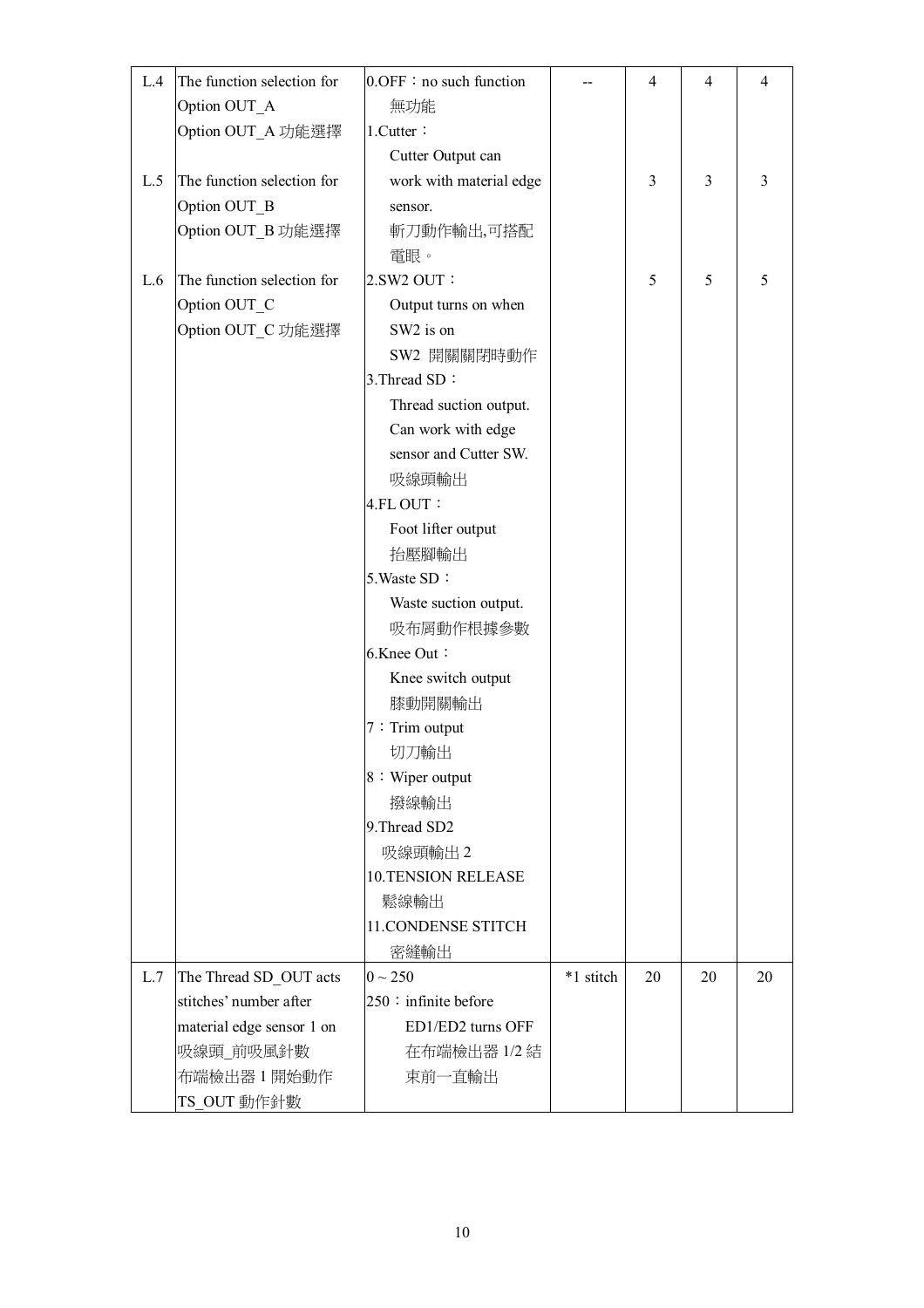| L.8 | The Thread SD_OUT acts<br>stitches' number after<br>material edge sensor 1 (or 2)<br>off<br>吸線頭_後吸風針數<br>布端檢出器 1(或2)結束動<br>作 Thread SD_OUT 動作針<br>數 | $0 \sim 249$                                                                                                                                                                                                                                                                                                                                                                                                                                                           | *1 stitch  | 10             | 10           | 10 |
|-----|-----------------------------------------------------------------------------------------------------------------------------------------------------|------------------------------------------------------------------------------------------------------------------------------------------------------------------------------------------------------------------------------------------------------------------------------------------------------------------------------------------------------------------------------------------------------------------------------------------------------------------------|------------|----------------|--------------|----|
| L.9 | Thread SD_OUT ENERGY<br><b>SAVING MODE</b><br>吸線頭」間隔吸風模式<br>Thread SD_OUT 節能模式                                                                      | 0.FT/BK:<br>Only Front & Rear suction<br>with material edge sensor<br>前吸後吸_電眼控制<br>1.FT/MD/BK:<br>Thread SD OUT acts<br>depended on the setting of<br>Parameter C.0, C.1 with<br>material edge sensor<br>前吸後吸+間隔吸風<br>_電眼控制,根據參數<br>C.0, C.1 設定動作<br>2. Interval<br>Thread SD_OUT acts<br>depended on the setting of<br>ParameterC.0,C.1 when<br>motor rotates<br>間隔吸風」馬達控制<br>根據參數 C.0,C.1 設定<br>動作<br>3.MO RUN:<br>Thread SD_OUT acts<br>when motor runs<br>長吸風」馬達控制 |            | $\overline{3}$ | $\mathbf{0}$ | 3  |
| C.0 | Stitches number of<br>Thread SD OUT ON when<br>energy saving<br>吸線頭」吸風針數                                                                            | $0 - 99$                                                                                                                                                                                                                                                                                                                                                                                                                                                               | *1 stitch  | 10             | 10           | 10 |
| C.1 | Stitches number of<br>Thread SD_OUT OFF<br>WHEN ENERGY SAVING<br>吸線頭_間隔吸風針數                                                                         | $0 - 99$                                                                                                                                                                                                                                                                                                                                                                                                                                                               | *10 stitch | $\mathbf{1}$   | 1            | 1  |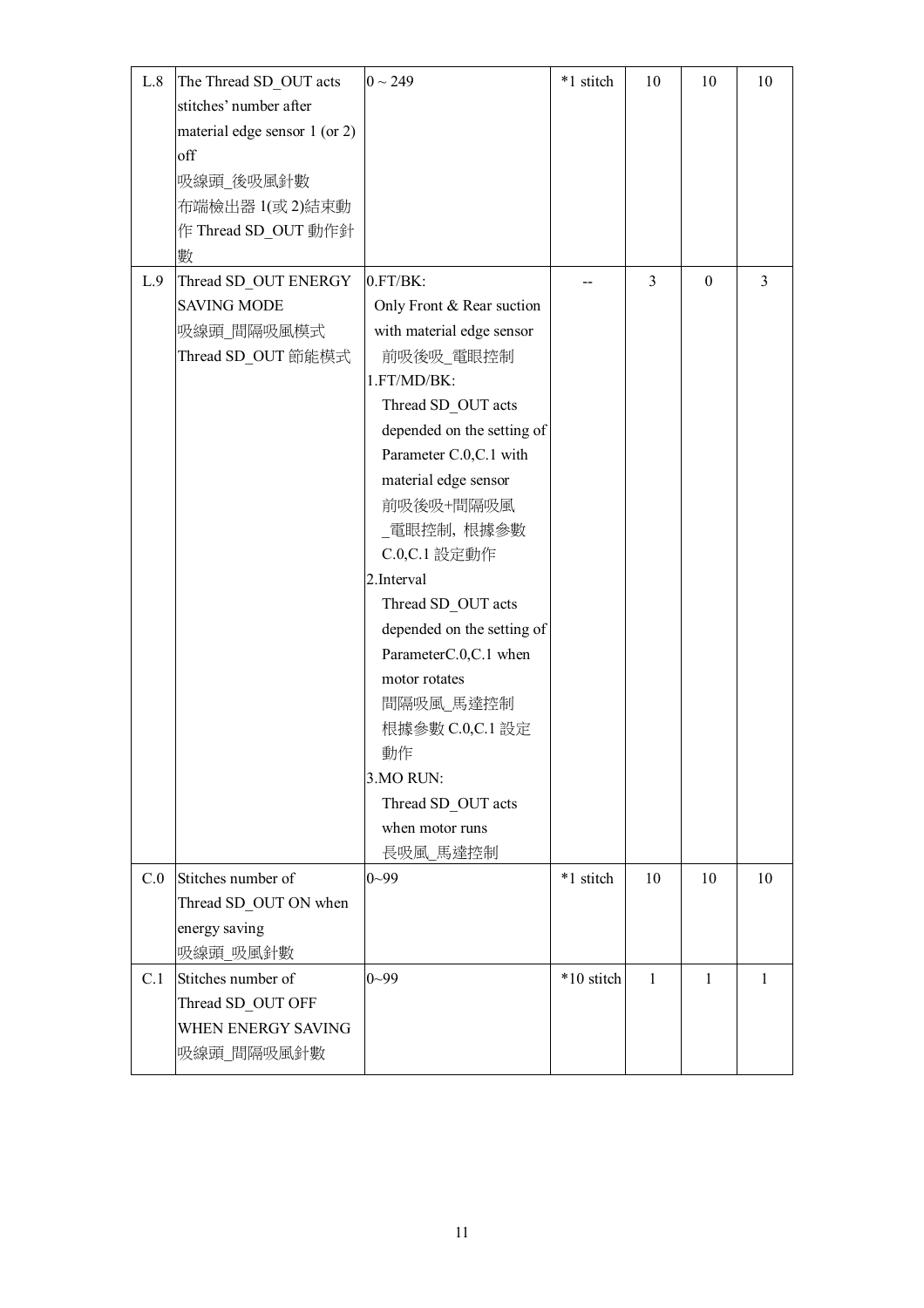| C.2 | The Waste SD_OUT acts                     | $0 \sim 250$               | *1 stitch  | 10             | 10             | 10             |
|-----|-------------------------------------------|----------------------------|------------|----------------|----------------|----------------|
|     | stitches' number after                    | $250$ : infinite before    |            |                |                |                |
|     | material edge sensor 1 on                 | ED1/ED2 turns OFF          |            |                |                |                |
|     | 吸布屑 前吸風針數                                 | 在布端檢出器 1/2 結               |            |                |                |                |
|     | 布端檢出器 1 開始動作                              | 束前一直輸出                     |            |                |                |                |
|     | SD_OUT 動作針數                               |                            |            |                |                |                |
| C.3 | Waste SD OUT acts stitches' $ 0 \sim 249$ |                            | *1 stitch  | 10             | 10             | 10             |
|     | number after material edge                |                            |            |                |                |                |
|     | sensor1 (or 2) off                        |                            |            |                |                |                |
|     | 吸布屑_後吸風針數                                 |                            |            |                |                |                |
|     | 布端檢出器 1(或 2)結束動                           |                            |            |                |                |                |
|     | 作 SD_OUT 動作針數                             |                            |            |                |                |                |
| C.4 | Waste SD_OUT ENERGY                       | 0.FT/BK:                   |            | 3              | $\overline{2}$ | $\overline{3}$ |
|     | <b>SAVING MODE</b>                        | Only Front & Back suction  |            |                |                |                |
|     | 吸布屑_間隔吸風模式                                | with material edge sensor  |            |                |                |                |
|     | SD_OUT 節能模式                               | 前吸後吸_電眼控制                  |            |                |                |                |
|     |                                           | 1.FT/MD/BK:                |            |                |                |                |
|     |                                           | Waste SD_OUT acts          |            |                |                |                |
|     |                                           | depended on the setting of |            |                |                |                |
|     |                                           | Parameter C.5, C.6 with    |            |                |                |                |
|     |                                           | material edge sensor       |            |                |                |                |
|     |                                           | 前吸後吸+間隔吸風                  |            |                |                |                |
|     |                                           | _電眼控制, 根據參數                |            |                |                |                |
|     |                                           | C.5, C.6 設定動作              |            |                |                |                |
|     |                                           | 2. Interval:               |            |                |                |                |
|     |                                           | Waste SD OUT acts          |            |                |                |                |
|     |                                           | depended on the setting of |            |                |                |                |
|     |                                           | Parameter C.5,C.6when      |            |                |                |                |
|     |                                           | motor rotates              |            |                |                |                |
|     |                                           | 間隔吸風」馬達控制                  |            |                |                |                |
|     |                                           | 根據參數 C.5,C.6 設定            |            |                |                |                |
|     |                                           | 動作                         |            |                |                |                |
|     |                                           | 3.MORUN:                   |            |                |                |                |
|     |                                           | Waste SD OUT acts when     |            |                |                |                |
|     |                                           | motor rotates              |            |                |                |                |
|     |                                           | 長吸風 馬達控制                   |            |                |                |                |
| C.5 | Stitches number of                        | $0 - 99$                   | *1 stitch  | 10             | 10             | 10             |
|     | Waste SD OUT ON when                      |                            |            |                |                |                |
|     | energy saving                             |                            |            |                |                |                |
|     | 吸布屑吸風針數                                   |                            |            |                |                |                |
| C.6 | Stitches number of                        | $0 - 99$                   | *10 stitch | $\overline{1}$ | 4              | 1              |
|     | Waste SD OUT OFF when                     |                            |            |                |                |                |
|     | energy saving                             |                            |            |                |                |                |
|     | 吸布屑間隔吸風針數                                 |                            |            |                |                |                |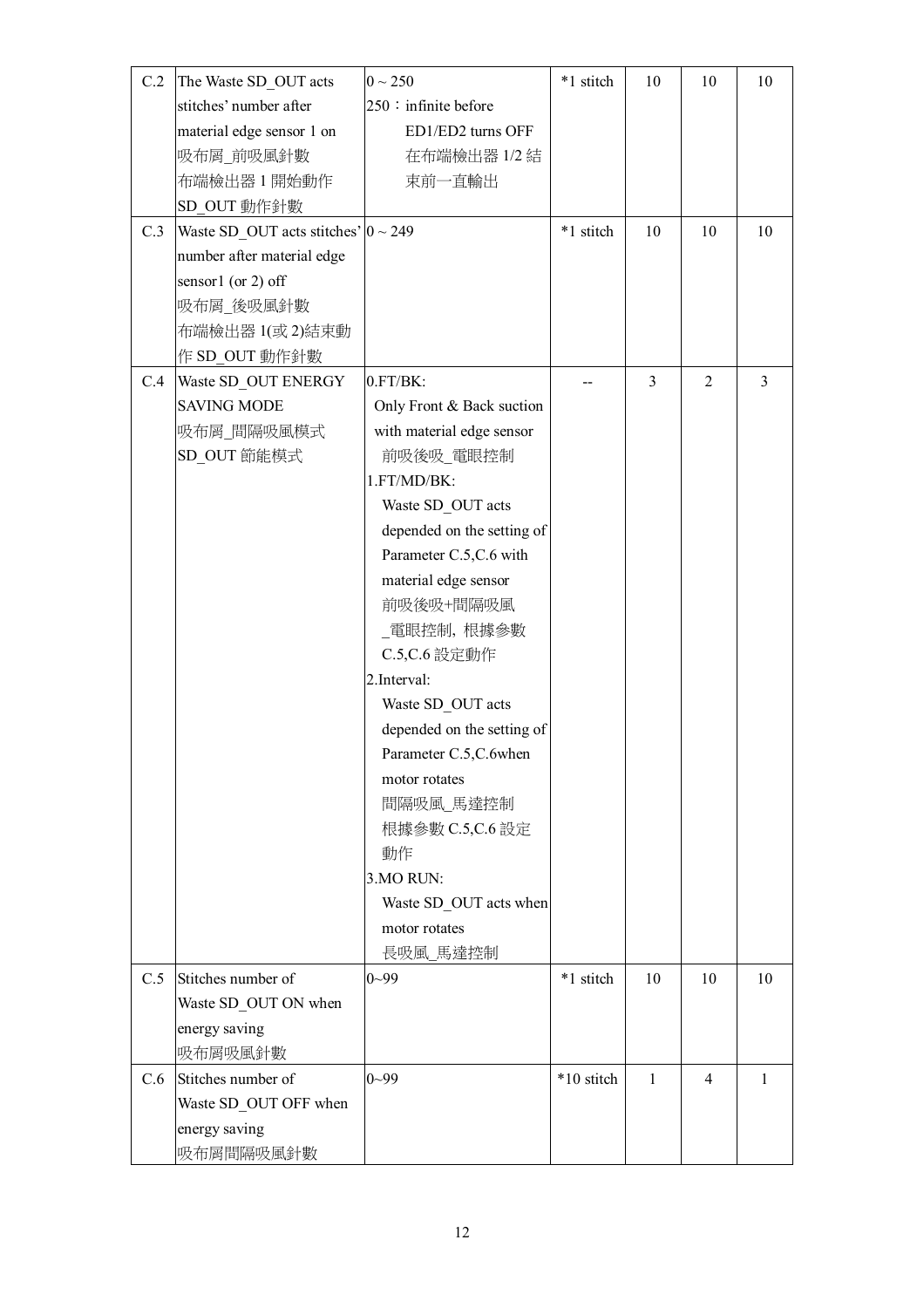| C.7 | Cutter output delays time<br>after CUTTER SW is on<br>CUTTER_SW 按鍵按下<br>後,延遲斬刀動作時間                         | $0 - 250$                                                     | $*10$ ms  | $\theta$     | $\mathbf{0}$   | $\mathbf{0}$ |
|-----|------------------------------------------------------------------------------------------------------------|---------------------------------------------------------------|-----------|--------------|----------------|--------------|
| C.8 | Thread SD_OUT acts time<br>after CUTTER SW is on<br>CUTTER SW 按鍵按下後<br>(吸線頭)吸風時間                           | $0 - 250$                                                     | $*10$ ms  | 30           | 30             | 30           |
| C.9 | The Cutter output delays<br>stitches after material edge<br>sensor is on<br>前斬刀 Cutter 動作延遲針<br>數          | $0 - 99$                                                      | *1 stitch | $\mathbf{0}$ | $\overline{0}$ | $\mathbf{0}$ |
| J.0 | The Cutter output delays<br>stitches after material<br>edge sensor is off<br>後斬刀 Cutter 動作延遲針<br>數         | $0 - 99$                                                      | *1 stitch | 10           | 10             | 10           |
| J.1 | Cutter acts time<br>斬刀動作時間                                                                                 | $0 - 25$                                                      | $*10$ ms  | 10           | 8              | 10           |
| J.2 | Auto needle up positioning<br>when POWER ON<br>開機自動上停                                                      | OFF: no such function<br>無功能<br>ON: with the function<br>有此功能 |           | <b>ON</b>    | <b>ON</b>      | <b>ON</b>    |
| J.3 | Safety switch A type<br>安全開關 A 形式                                                                          | N.O.<br>常開<br>N.C.<br>常閉                                      |           | N.O.         | N.C.           | N.O.         |
| J.4 | Motor remains stopped until<br>material edge sensor input<br>ON<br>布料進入後針車才能開始<br>車縫                       | OFF: no such function<br>無此功能<br>ON:<br>with the function     | $-$       | ON           | ON             | ON           |
| J.5 | The stitches's number before $ 0 \sim 99$<br>motor stops when material<br>edge sensor is off<br>布離開後幾針馬達停止 |                                                               | *1 stitch | 10           | 10             | 10           |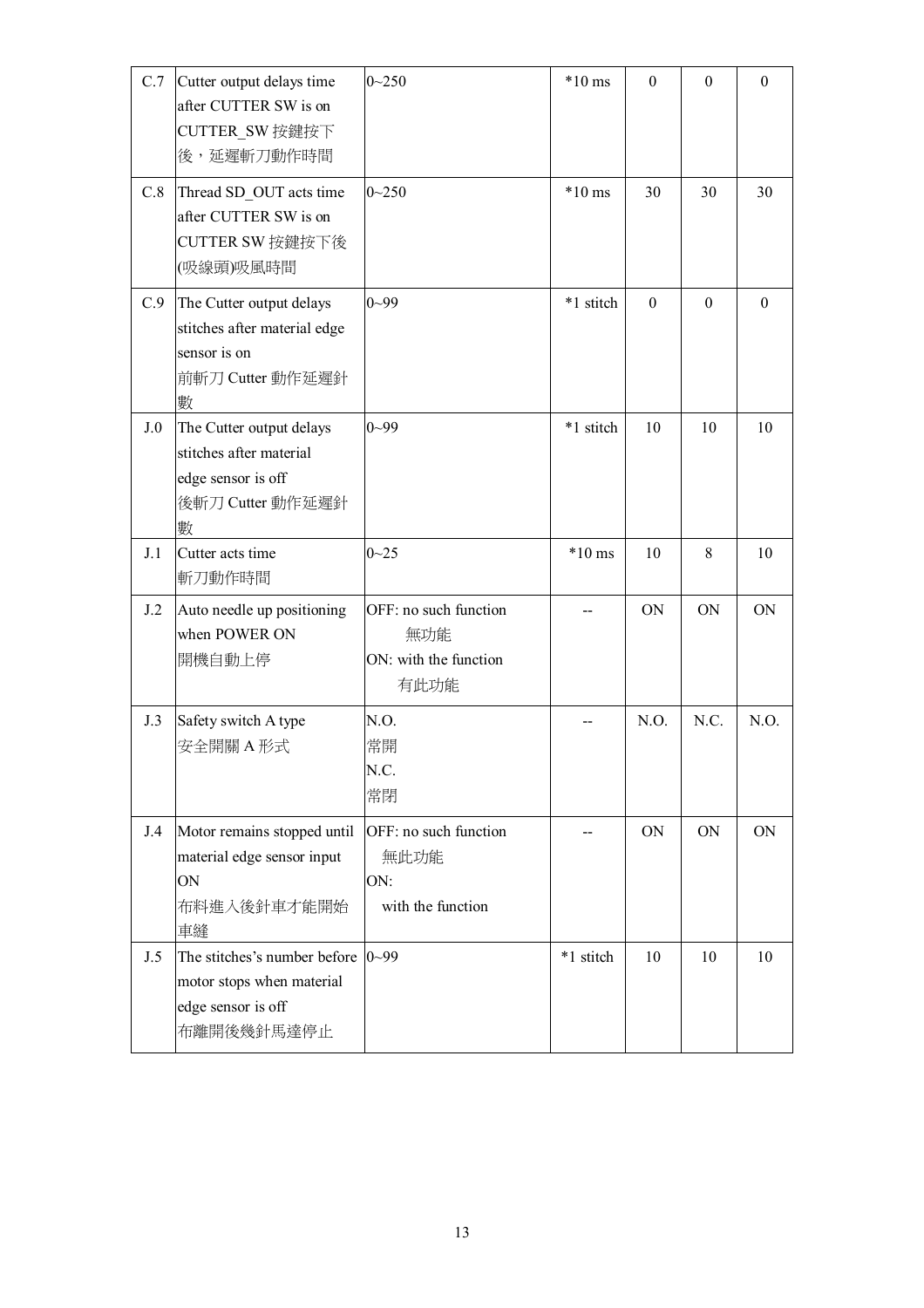| J.6 | Foot lifter control mode | 0.Pedal:                      |            | $\boldsymbol{0}$ | $\mathbf{1}$ | $\boldsymbol{0}$ |
|-----|--------------------------|-------------------------------|------------|------------------|--------------|------------------|
|     | 壓腳控制                     | Pedal controls foot lifter    |            |                  |              |                  |
|     |                          | 踏板控制壓腳                        |            |                  |              |                  |
|     |                          | 1.Auto-A:                     |            |                  |              |                  |
|     |                          | sensor control foot lifter    |            |                  |              |                  |
|     |                          | 踏板+電眼 ED1 控制                  |            |                  |              |                  |
|     |                          | 2.Auto@Stop:                  |            |                  |              |                  |
|     |                          | Auto footlifting after        |            |                  |              |                  |
|     |                          | motor stops                   |            |                  |              |                  |
|     |                          | 馬達停針自動抬壓腳                     |            |                  |              |                  |
|     |                          | 3. Pedal controls foot lifter |            |                  |              |                  |
|     |                          | after trimming                |            |                  |              |                  |
|     |                          | 切完線後才可以踏板控                    |            |                  |              |                  |
|     |                          | 制抬壓腳                          |            |                  |              |                  |
|     |                          | 4.Auto-B:                     |            |                  |              |                  |
|     |                          | Same as Auto-A and auto       |            |                  |              |                  |
|     |                          | footlifting when sewing       |            |                  |              |                  |
|     |                          | procedure is over             |            |                  |              |                  |
|     |                          | 同 Auto-A &完成縫製後               |            |                  |              |                  |
|     |                          | 自動抬壓腳                         |            |                  |              |                  |
| J.7 | Resonance speed          | $0 - 78$                      | *1 spm     | $\boldsymbol{0}$ | $\theta$     | $\theta$         |
|     | 共振轉速                     |                               |            |                  |              |                  |
|     |                          |                               |            |                  |              |                  |
| J.8 | Resonance speed range    | $0 - 100$                     | *1 spm     | $\boldsymbol{0}$ | $\theta$     | $\theta$         |
|     | 共振轉速範圍                   |                               |            |                  |              |                  |
| J.9 | ONS stop timer           | $0 - 50$                      | $*100$ ms  | 13               | 13           | 13               |
|     | 定位時間                     |                               |            |                  |              |                  |
|     | A.0 Heavy loading?       | OFF. Light:<br>light loading  | --         | ON               | ON           | ON               |
|     | 重載?                      | 輕載                            |            |                  |              |                  |
|     |                          | ON. Heavy: heavy loading      |            |                  |              |                  |
|     |                          | 重載                            |            |                  |              |                  |
| A.1 | Medium speed             | $2 - 80$                      | $*100$ spm | $20\,$           | $20\,$       | 20               |
|     | 中速                       |                               |            |                  |              |                  |
|     |                          |                               |            |                  |              |                  |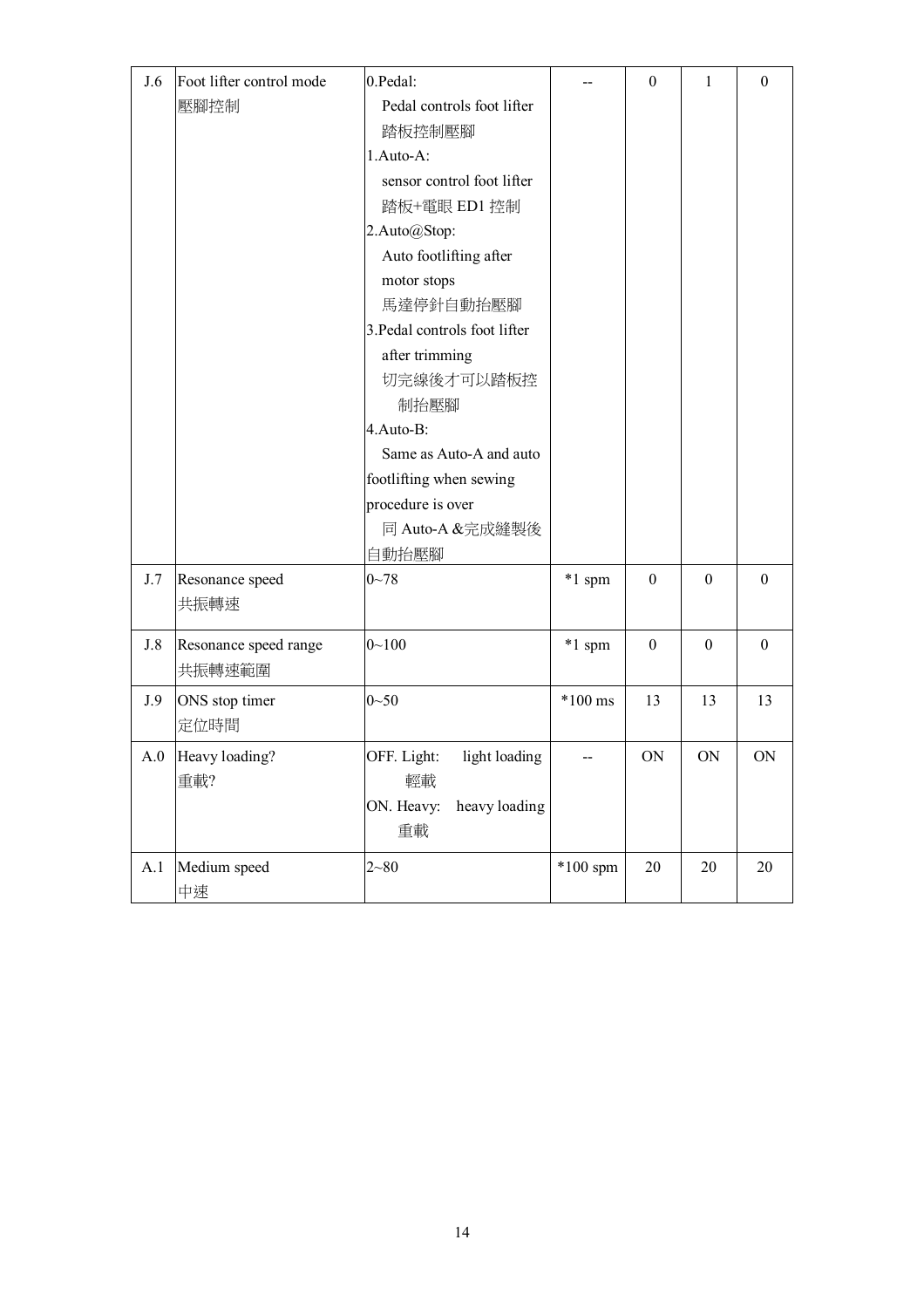| A.2 | <b>Operation Mode</b>      | 0.MANUAL: 人工模式                |                                    | 2              | 1              | $\overline{c}$   |
|-----|----------------------------|-------------------------------|------------------------------------|----------------|----------------|------------------|
|     | 運轉模式                       | 1.SEMI-A: 自動模式 A              |                                    |                |                |                  |
|     |                            | Machine auto-stop only        |                                    |                |                |                  |
|     |                            | depends on the parameter      |                                    |                |                |                  |
|     |                            | setting J.5, without check    |                                    |                |                |                  |
|     |                            | the position of pedal.        |                                    |                |                |                  |
|     |                            | 腳踏板放開針車繼續運                    |                                    |                |                |                  |
|     |                            | 轉直到達到設定針數 J.5                 |                                    |                |                |                  |
|     |                            | 後停止                           |                                    |                |                |                  |
|     |                            | 2.SEMI-B: 自動模式 B              |                                    |                |                |                  |
|     |                            | Same as SEMI-A but            |                                    |                |                |                  |
|     |                            | check the position of         |                                    |                |                |                  |
|     |                            | pedal.                        |                                    |                |                |                  |
|     |                            | 腳踏板放開馬達停止                     |                                    |                |                |                  |
|     |                            | 3.AUTO:自動模式                   |                                    |                |                |                  |
| A.3 | Auto-Cutter function       | 0.OFF: no such function       |                                    | $\overline{3}$ | $\overline{3}$ | 3                |
|     | 自動斬刀功能                     | 無此功能                          |                                    |                |                |                  |
|     |                            | 1. Front: only front cutting  |                                    |                |                |                  |
|     |                            | (when edge sensor on)         |                                    |                |                |                  |
|     |                            | 前斬刀                           |                                    |                |                |                  |
|     |                            | 2. Back: only back cutting    |                                    |                |                |                  |
|     |                            | (when edge sensor off)        |                                    |                |                |                  |
|     |                            | 後斬刀                           |                                    |                |                |                  |
|     |                            | 3.FT/BK: front &back          |                                    |                |                |                  |
|     |                            | cutting                       |                                    |                |                |                  |
|     |                            | 前後斬刀                          |                                    |                |                |                  |
| A.4 | Needle up function when    | 0.NDL UP@PH:                  |                                    | $\theta$       | $\mathbf{0}$   | $\boldsymbol{0}$ |
|     | pedal is heeled.           | With the needle up            |                                    |                |                |                  |
|     | 取消後踩上停功能                   | function when pedal is        |                                    |                |                |                  |
|     |                            | heeled                        |                                    |                |                |                  |
|     |                            | 有踏板後踩提針功能                     |                                    |                |                |                  |
|     |                            | 1.XX @PH:                     |                                    |                |                |                  |
|     |                            | Cancel the needle up          |                                    |                |                |                  |
|     |                            | function when pedal is        |                                    |                |                |                  |
|     |                            | heeled. And just the foot     |                                    |                |                |                  |
|     |                            | lifting function is effective |                                    |                |                |                  |
|     |                            | 取消踏板後踩提針功能                    |                                    |                |                |                  |
|     |                            | 只做舉壓腳動作                       |                                    |                |                |                  |
| A.5 | Reversed revolution angles | $0 - 250^\circ$               | $*1$ <sup><math>\circ</math></sup> | $\theta$       | $\mathbf{0}$   | $\boldsymbol{0}$ |
|     | after pedal is heeled.     |                               |                                    |                |                |                  |
|     | 後踩反轉角度                     |                               |                                    |                |                |                  |
| A.6 | Edge sensor1 type          | LA/Dark On                    | $-$                                | HA             | LA             | HA               |
|     | 電眼1動作形式                    | HA/Light On                   |                                    |                |                |                  |
| A.7 | Edge sensor2 type          | LA/Dark On                    |                                    | HA             | HA             | HA               |
|     | 電眼2動作形式                    | HA/Light On                   |                                    |                |                |                  |
|     |                            |                               |                                    |                |                |                  |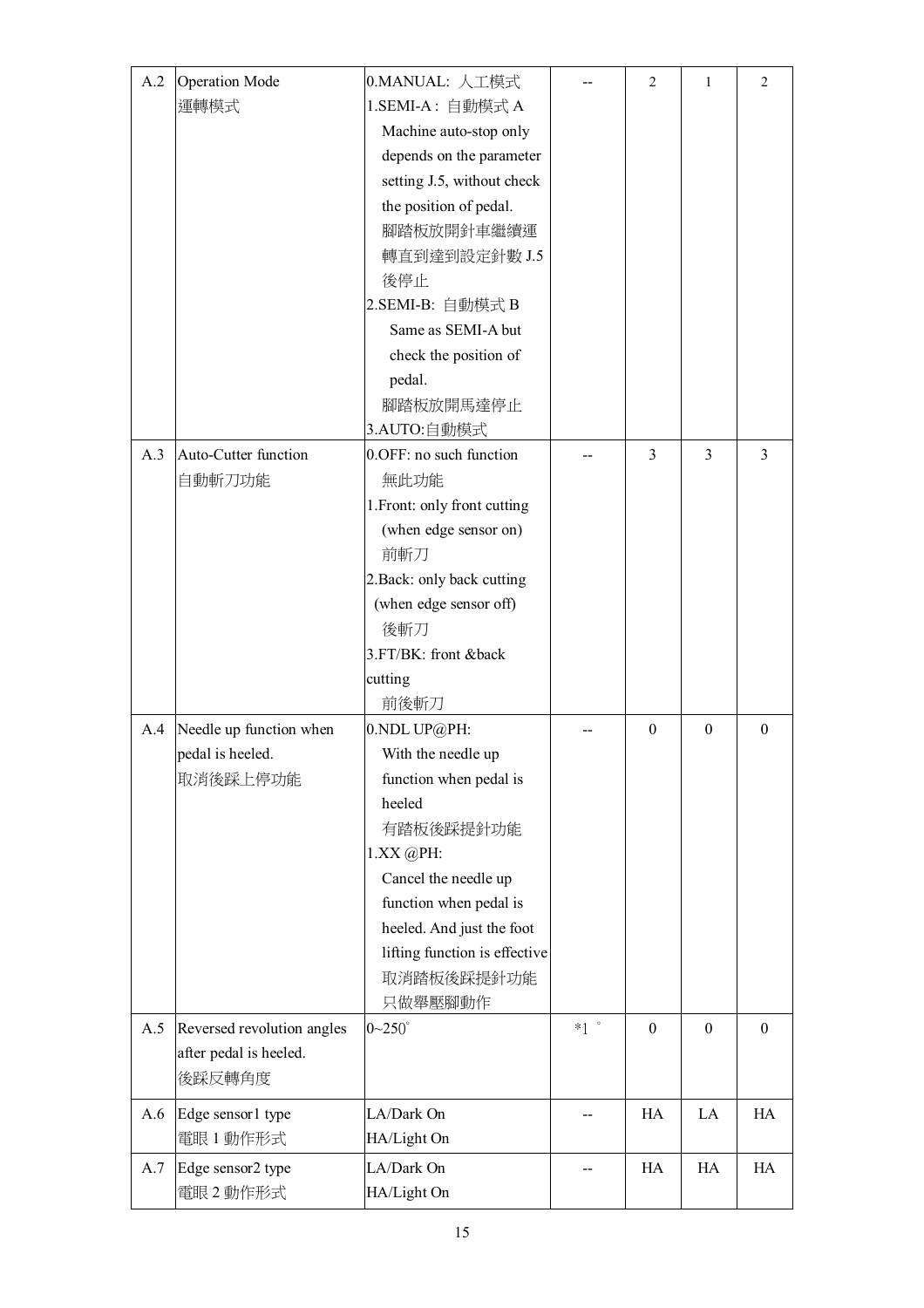| A.8          | Thread SD_OUT delays                                       | $0 - 99$                 | *1 stitch | $\theta$     | $\overline{0}$ | $\mathbf{0}$ |
|--------------|------------------------------------------------------------|--------------------------|-----------|--------------|----------------|--------------|
|              | stitches' number after                                     |                          |           |              |                |              |
|              | material edge sensor on                                    |                          |           |              |                |              |
|              | (before NO.28)                                             |                          |           |              |                |              |
|              | 前吸風延遲針數(吸線頭)                                               |                          |           |              |                |              |
| A.9          | Thread SD OUT delays                                       | $0 - 99$                 | *1 stitch | $\theta$     | $\Omega$       | $\theta$     |
|              | stitches' number after                                     |                          |           |              |                |              |
|              | material edge sensor off                                   |                          |           |              |                |              |
|              | (before NO.29)                                             |                          |           |              |                |              |
|              | 後吸風延遲針數(吸線頭)                                               |                          |           |              |                |              |
| $Y_{\cdot}0$ | Edge sensor off debounce                                   | $0 - 5$                  | stitch    | 3            | $\overline{3}$ | 3            |
|              | time                                                       |                          |           |              |                |              |
|              | 電眼結束防彈跳圈數                                                  |                          |           |              |                |              |
|              |                                                            | 0.Save                   |           | $\Omega$     | $\Omega$       | $\Omega$     |
| Y.1          | Cancel error saving function                               |                          |           |              |                |              |
|              | 取消記憶錯誤碼                                                    | 有錯誤碼記憶功能                 |           |              |                |              |
|              |                                                            | 1.Cancel                 |           |              |                |              |
|              |                                                            | 無此功能                     |           |              |                |              |
| Y.2          | Lock function                                              | UL: no such function     |           | UL           | UL             | UL           |
|              | 參數鎖定功能                                                     | 無此功能                     |           |              |                |              |
|              |                                                            | $LK$ : with the function |           |              |                |              |
|              |                                                            | 有此功能                     |           |              |                |              |
|              | Y.3~ RESERVED                                              |                          |           |              |                |              |
| Y4           | 保留                                                         |                          |           |              |                |              |
| Y.5          | The stitches' number                                       | $0 - 9$                  | *1 stitch | $\mathbf{0}$ | $\overline{0}$ | $\Omega$     |
|              |                                                            |                          |           |              |                |              |
|              | machine runs when Cutter                                   |                          |           |              |                |              |
|              | switch is on                                               |                          |           |              |                |              |
|              | 按下斬刀按鍵,針車轉動                                                |                          |           |              |                |              |
|              | 圈數                                                         |                          |           |              |                |              |
| Y.6          | Thread trimming delaying                                   | $0 - 20$                 | $*10$ ms  | 1            | 1              | $\mathbf{1}$ |
|              | time 切線延遲時間                                                |                          |           |              |                |              |
| Y.7          | Thread trimming acting time $ 0-25\rangle$                 |                          | $*10$ ms  | 10           | 10             | 10           |
|              | 切線動作時間                                                     |                          |           |              |                |              |
|              |                                                            | $0 - 250$                | $*10$ ms  | 12           | 12             | 12           |
| Y.8          | Thread wiping delaying time                                |                          |           |              |                |              |
|              | 撥線延遲時間                                                     |                          |           |              |                |              |
| Y.9          | Thread wiping acting time                                  | $0 - 250$                | $*10$ ms  | 10           | 10             | 10           |
|              | 撥線動作時間                                                     |                          |           |              |                |              |
| U.0          | Footlifter delaying time                                   | $0 - 250$                | $*10$ ms  | 25           | 25             | 25           |
|              | 壓腳延遲時間                                                     |                          |           |              |                |              |
| U.1          | Thread wiping output control $[0:$ No output thread wiping |                          |           | 1            | 1              | $\mathbf{1}$ |
|              | 撥線輸出控制                                                     | 不輸出撥線                    |           |              |                |              |
|              |                                                            | 1:Output thread wiping   |           |              |                |              |
|              |                                                            | 輸出撥線                     |           |              |                |              |
|              |                                                            | 2: Output thread wiping  |           |              |                |              |
|              |                                                            | when foot lifter active  |           |              |                |              |
|              |                                                            | 輸出撥線,切線後與壓腳<br>同動        |           |              |                |              |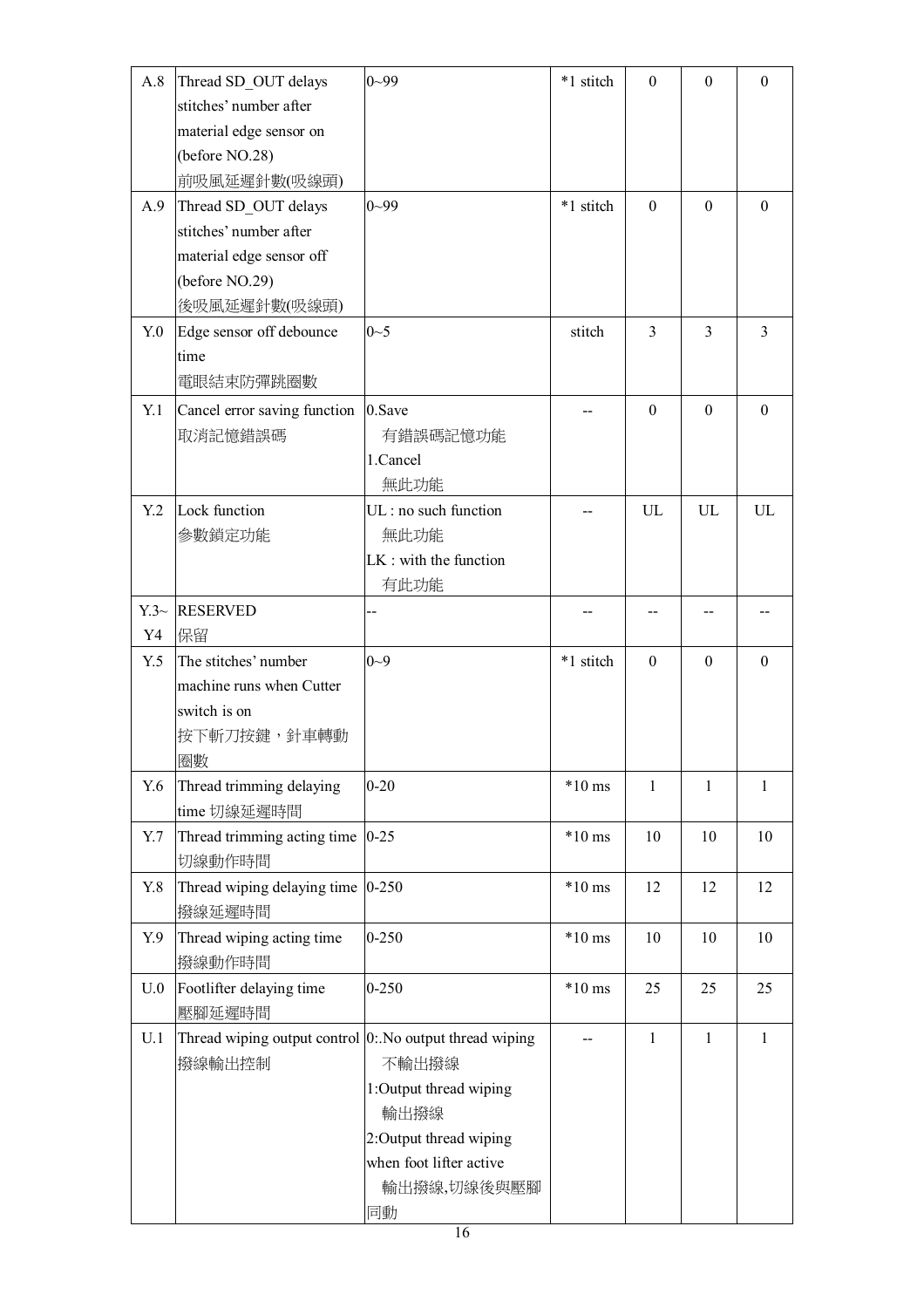| U.2    | Needle position            | UP: 上停點                  |    | UP             | UP              | UP               |
|--------|----------------------------|--------------------------|----|----------------|-----------------|------------------|
|        | 停針位置                       | DN: 下停點                  |    |                |                 |                  |
| U.3    | Needle position1 control   | OFF:無此功能                 |    | <b>OF</b>      | ON              | OF               |
|        | func. enable when sewing   | ON: 依據 U.4 位置停針          |    |                |                 |                  |
|        | 車縫時停針位置控制致能                |                          |    |                |                 |                  |
| U.4    | Needle position1 when      | UP: 上停點                  |    | <b>DN</b>      | DN              | DN               |
|        | sewing                     | DOWN: 下停點                |    |                |                 |                  |
|        | 車縫時停針位置                    |                          |    |                |                 |                  |
| U.5    | Safety switch B type       | N.O.                     |    | N.O.           | N.C.            | N.O.             |
|        | 安全開關B形式                    | 常開                       |    |                |                 |                  |
|        |                            | N.C                      |    |                |                 |                  |
|        |                            | .常閉                      |    |                |                 |                  |
| U.6    | Edge sensor function       | OFF: Disable edge sensor |    | ON             | <b>ON</b>       | ON               |
|        | 電眼功能控制                     | 取消電眼功能                   |    |                |                 |                  |
|        |                            | ON: Enable edge sensor   |    |                |                 |                  |
|        |                            | 啟動電眼功能                   |    |                |                 |                  |
| U.7    | Thread SD mode             | $0.$ OFF:                |    | $\overline{3}$ | $\overline{3}$  | 3                |
|        | 吸線頭模式                      | disable Thread SD output |    |                |                 |                  |
|        |                            | 取消吸線頭輸出                  |    |                |                 |                  |
|        |                            | 1.FRONT: front suction   |    |                |                 |                  |
|        |                            | Thread SD acts when edge |    |                |                 |                  |
|        |                            | sensor ON                |    |                |                 |                  |
|        |                            | 前吸風(吸線頭)                 |    |                |                 |                  |
|        |                            | 2. BACK: back suction    |    |                |                 |                  |
|        |                            | Thread SD acts when edge |    |                |                 |                  |
|        |                            | sensor OFF               |    |                |                 |                  |
|        |                            |                          |    |                |                 |                  |
|        |                            | 後吸風(吸線頭)                 |    |                |                 |                  |
|        |                            | $3.FT/BK$ : front & back |    |                |                 |                  |
|        |                            | suction                  |    |                |                 |                  |
|        |                            | 前後吸風(吸線頭)                |    | $\theta$       | $\overline{12}$ | $\theta$         |
| U.8    | The function selection for | Refer L.0                | -- |                |                 |                  |
|        | Option IN E                |                          |    |                |                 |                  |
|        | Option IN E 功能選擇           |                          |    |                |                 |                  |
| U.9    | The function selection for | Refer L.4                |    | 1              | 1               | $\mathbf{1}$     |
|        | Option OUT D               |                          |    |                |                 |                  |
|        | Option OUT_D 功能選擇          |                          |    |                |                 |                  |
| K.0    | The function selection for |                          |    | $\theta$       | $\theta$        | $\boldsymbol{0}$ |
|        | Option OUT E               |                          |    |                |                 |                  |
|        | Option OUT_E 功能選擇          |                          |    |                |                 |                  |
| $K.1-$ | <b>RESERVED</b>            |                          |    |                |                 |                  |
| K7     | 保留                         |                          |    |                |                 |                  |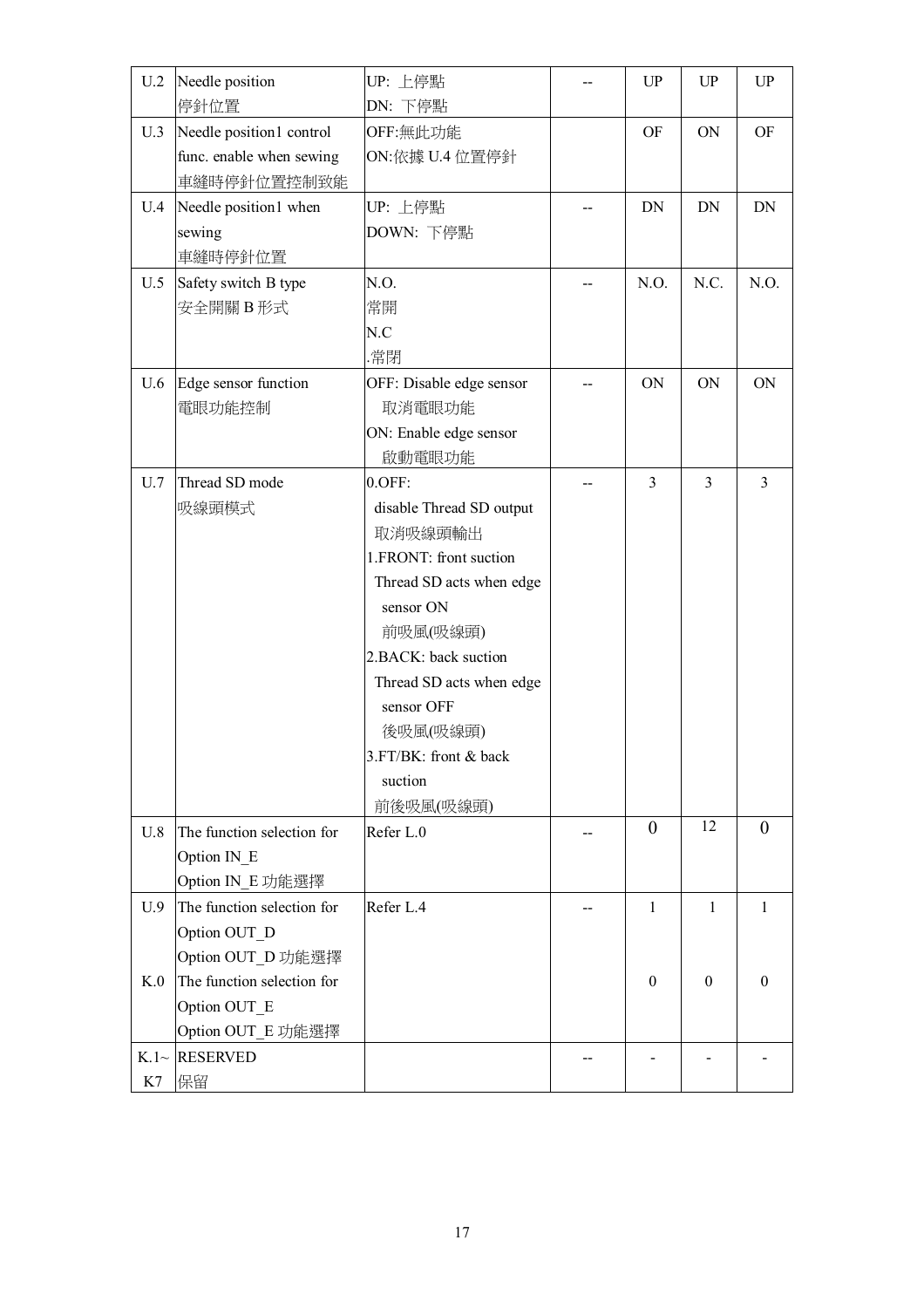| K.8       | Tension release output             | $0 - 10$  | *1 stitch | $\overline{2}$   | $\overline{2}$   | $\overline{2}$   |
|-----------|------------------------------------|-----------|-----------|------------------|------------------|------------------|
|           | delays stitches' number after      |           |           |                  |                  |                  |
|           | material edge sensor on            |           |           |                  |                  |                  |
|           | (SBT)                              |           |           |                  |                  |                  |
|           | 布進來後到鬆線動作開始                        |           |           |                  |                  |                  |
|           | 的延遲針數                              |           |           |                  |                  |                  |
| K.9       | Tension release output delays 0-10 |           | *1 stitch | $\overline{2}$   | $\overline{2}$   | $\overline{2}$   |
|           | stitches' number after             |           |           |                  |                  |                  |
|           | material edge sensor off           |           |           |                  |                  |                  |
|           | (EBT)                              |           |           |                  |                  |                  |
|           | 沒布到鬆線動作結束的延                        |           |           |                  |                  |                  |
|           | 遲針數                                |           |           |                  |                  |                  |
| B.0       | Condensed stitch output            | $0 - 10$  | *1 stitch | 2                | $\overline{2}$   | $\overline{2}$   |
|           | delays after material edge         |           |           |                  |                  |                  |
|           | sensor on                          |           |           |                  |                  |                  |
|           | 有布後到密縫 ON 的延遲                      |           |           |                  |                  |                  |
|           | 針數                                 |           |           |                  |                  |                  |
| B.1       | Condensed stitch output acts       | $0 - 10$  | *1 stitch | 10               | 10               | 10               |
|           | stitches' number                   |           |           |                  |                  |                  |
|           | 密縫 ON 期間針數                         |           |           |                  |                  |                  |
| B.2       | Condensed sewing speed             | 50-250    | $*10$ spm | 180              | 180              | 180              |
|           | 密縫速度                               |           |           |                  |                  |                  |
| B.3       | End condensed stitches'            | $0 - 10$  | *1 stitch | 10               | 10               | 10               |
|           | number after pedel heeled          |           |           |                  |                  |                  |
|           | 後踩密縫針數                             |           |           |                  |                  |                  |
| B.4       | Waiting time after End             | $0 - 200$ | $*10$ ms  | 20               | 20               | 20               |
|           | condensed stitch B.3               |           |           |                  |                  |                  |
|           | 密縫針數 B.3 後等待時間                     |           |           |                  |                  |                  |
| B.5       | Machine rotates turns after        | $0 - 10$  | *1 stitch | 10               | 10               | 10               |
|           | waiting time B.4                   |           |           |                  |                  |                  |
|           | 等待時間 B.4 後轉動針數                     |           |           |                  |                  |                  |
| $B.6\sim$ | <b>RESERVED</b>                    |           | $-$       |                  |                  |                  |
| B.9       | 保留                                 |           |           |                  |                  |                  |
| d.0       | Thread SD acts time after          | $0 - 250$ | $*10ms$   | $\theta$         | $\mathbf{0}$     | $\theta$         |
|           | footlifter acts (Fully heeled)     |           |           |                  |                  |                  |
|           | 後踩第二段抬壓腳後吸線                        |           |           |                  |                  |                  |
|           | 頭動作時間                              |           |           |                  |                  |                  |
| d.1       | Waste SD acts time after           | $0 - 250$ | $*10ms$   | $\boldsymbol{0}$ | $\boldsymbol{0}$ | $\boldsymbol{0}$ |
|           | footlifter acts (Fully heeled)     |           |           |                  |                  |                  |
|           | 後踩第二段抬壓腳後吸布                        |           |           |                  |                  |                  |
|           | 屑動作時間                              |           |           |                  |                  |                  |
| d.2       | Backtack switch max. on            | $0 - 30$  | $*1s$     | 12               | 12               | 12               |
|           | time                               |           |           |                  |                  |                  |
|           | 回針按鍵最長動作時間                         |           |           |                  |                  |                  |
| d.3       | Backtack power off time            | $0 - 30$  | $*1s$     | 6                | 6                | 6                |
|           | 回針保護禁動時間                           |           |           |                  |                  |                  |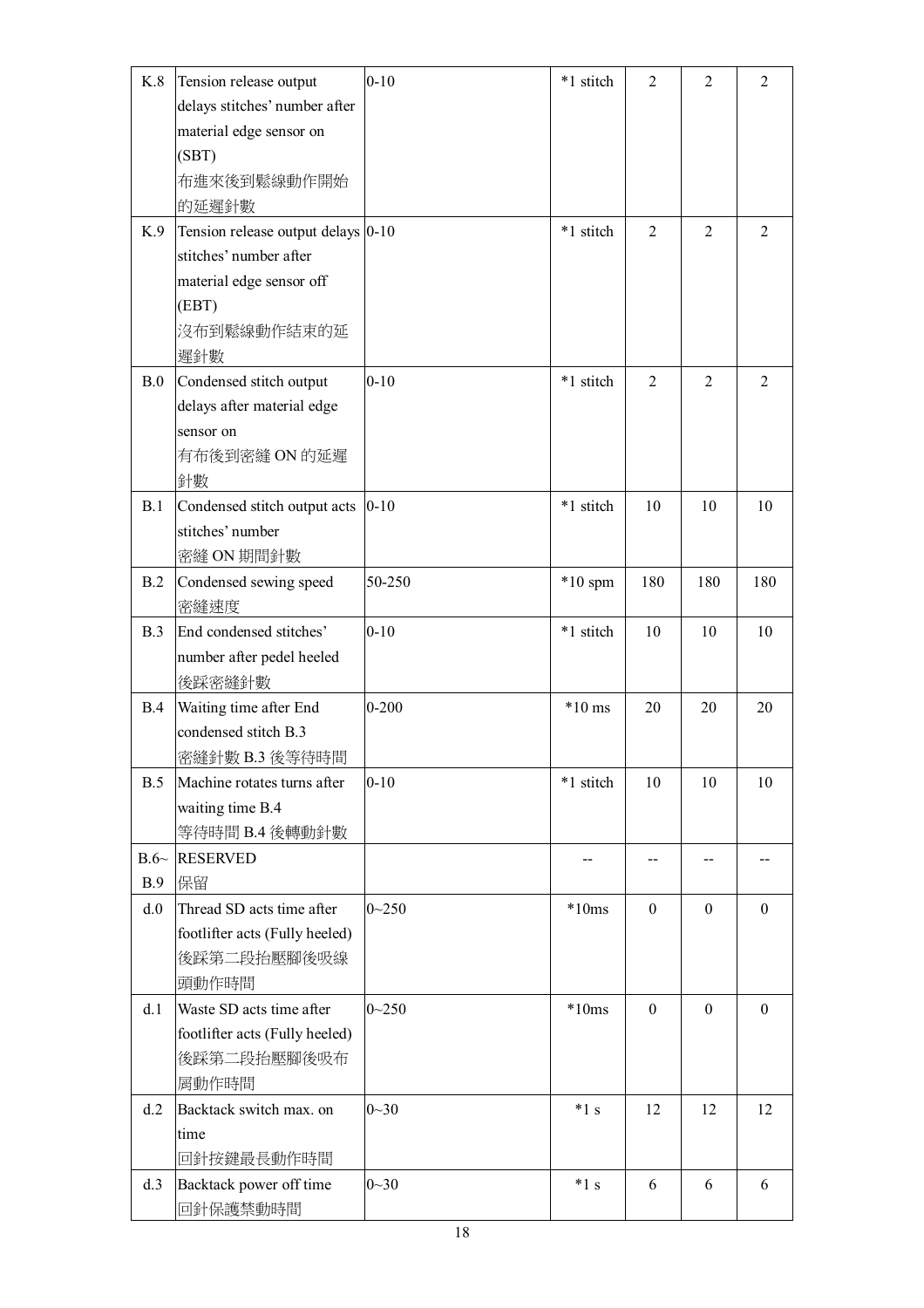| d.4             | Safety switch A delay time<br>安全開關A保護延遲時間   | $1 - 25$                               | $*10$ ms | 20     | 20     | 20     |
|-----------------|---------------------------------------------|----------------------------------------|----------|--------|--------|--------|
| d.5             | Safety switch B delay time<br>安全開關 B 保護延遲時間 | $1 - 25$                               | $*10$ ms | 20     | 20     | 20     |
| H <sub>.0</sub> | Software version<br>軟體版本                    | 1.0                                    |          | 1.0    | 1.0    | 1.0    |
| H.1             | <b>Historical Error Code</b><br>歷史錯誤碼       | 1.x<br>2.x<br>3.x<br>4.x<br>5.x<br>6.x |          | $ER-0$ | $ER-0$ | $ER-0$ |

Note1. This value depends on motor specification. 根據馬達規格會有不同的值

# **V.Error message indicator**

# **錯誤訊息顯示**

| <b>Error Code</b> | <b>Problem of Error</b>       | <b>Check Items</b>                               |
|-------------------|-------------------------------|--------------------------------------------------|
| $E.1$ or $E.A$    | Synchronizer failure          | -Encoder failure.                                |
| E.2               | Motor is not rotating         | -Machine head is locked.                         |
|                   |                               | -Motor is locked.                                |
|                   |                               | -Motor power line or encoder line. is broken, or |
|                   |                               | connector is loosen.                             |
| E.4               | Safety switch failure         | -Failure in safety switch connection             |
|                   |                               | -Safety switch failure                           |
|                   |                               | -Setting error for parameter U5,J3               |
| E.5               | Speed unit output failure     | -Speed unit connector is loosen                  |
|                   |                               | -Speed unit is broken                            |
|                   |                               | -Connecting rod installation is incorrect        |
| E.6               | CPU error                     | -Noise interference                              |
|                   |                               | (Ex. High frequency machine, welding machine)    |
| E.7               | Material edge sensor function | -Parameter J.4 setting error                     |
|                   | is failed.                    | -Material edge sensor not properly adjusted      |
|                   |                               | -Connector for material edge sensor is loosen    |
|                   |                               | - Material not properly settled through machine  |
| E.8               | Setting speed over the motor  | -Parameter P.0setting value is too large         |
|                   | maximum speed.                | -Motor pulley diameter is too small              |
|                   |                               | -Motor pulley ratio setting error                |
| E.9               | Power transistor module is    | -Power module overheated                         |
|                   | failed.                       | -Short circuit or low voltage                    |
|                   |                               | -Current is too high.                            |
| $E.0$ or $E.C$    | Braking timing error          | -Increase value of parameter J.9                 |
|                   |                               | -motor encoder fails.                            |